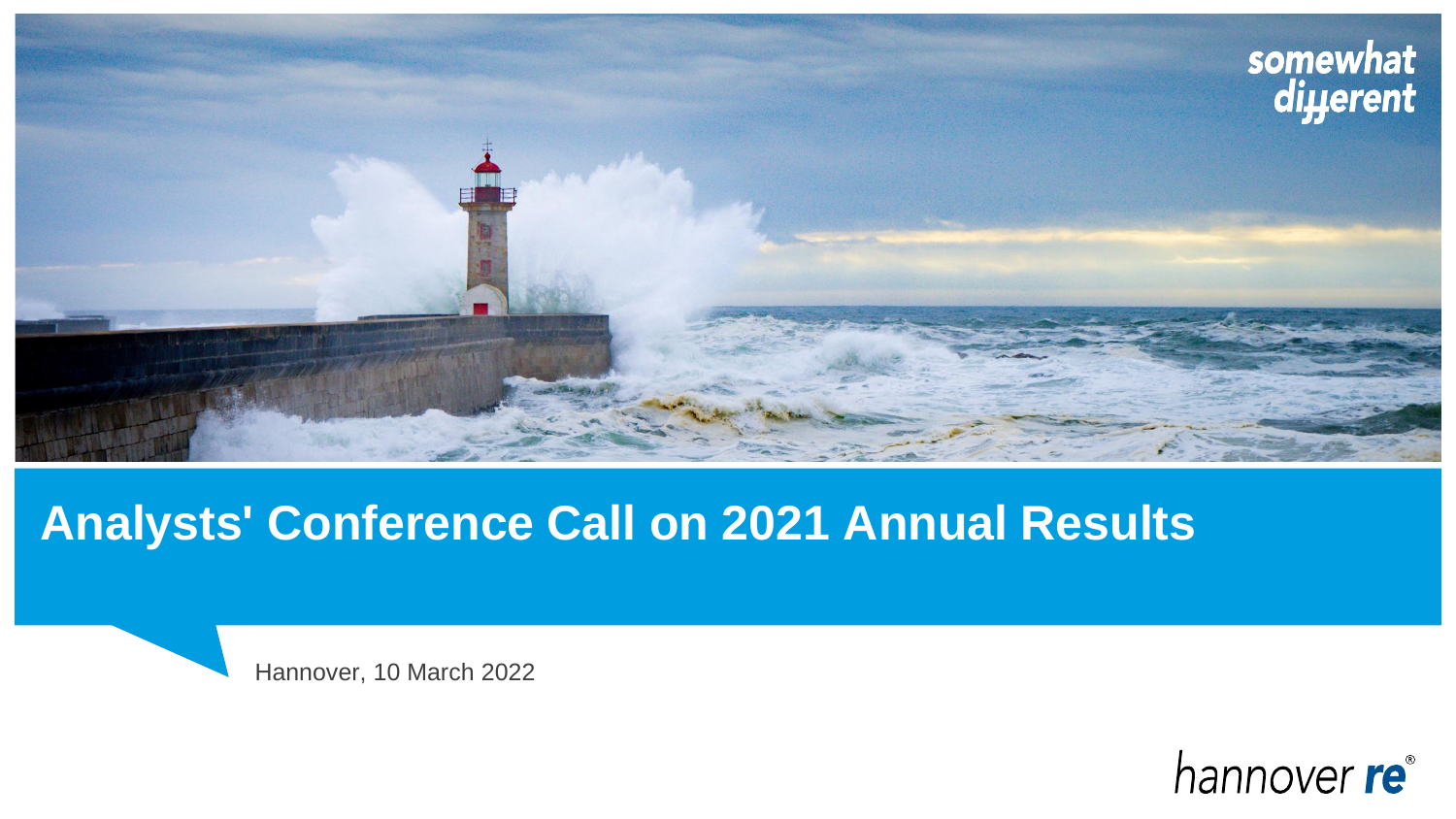<span id="page-1-0"></span>

| 1 | <b>Group overview</b>             | $\overline{2}$ |
|---|-----------------------------------|----------------|
|   | 2 Property & Casualty reinsurance | 9              |
|   | 3 Life & Health reinsurance       | 14             |
| 4 | Investments                       | 17             |
|   | 5 Solvency II reporting           | 20             |
| 6 | <b>Target Matrix 2021</b>         | 22             |
|   | Outlook 2022                      | 24             |
| 8 | Appendix                          | 28             |
|   |                                   |                |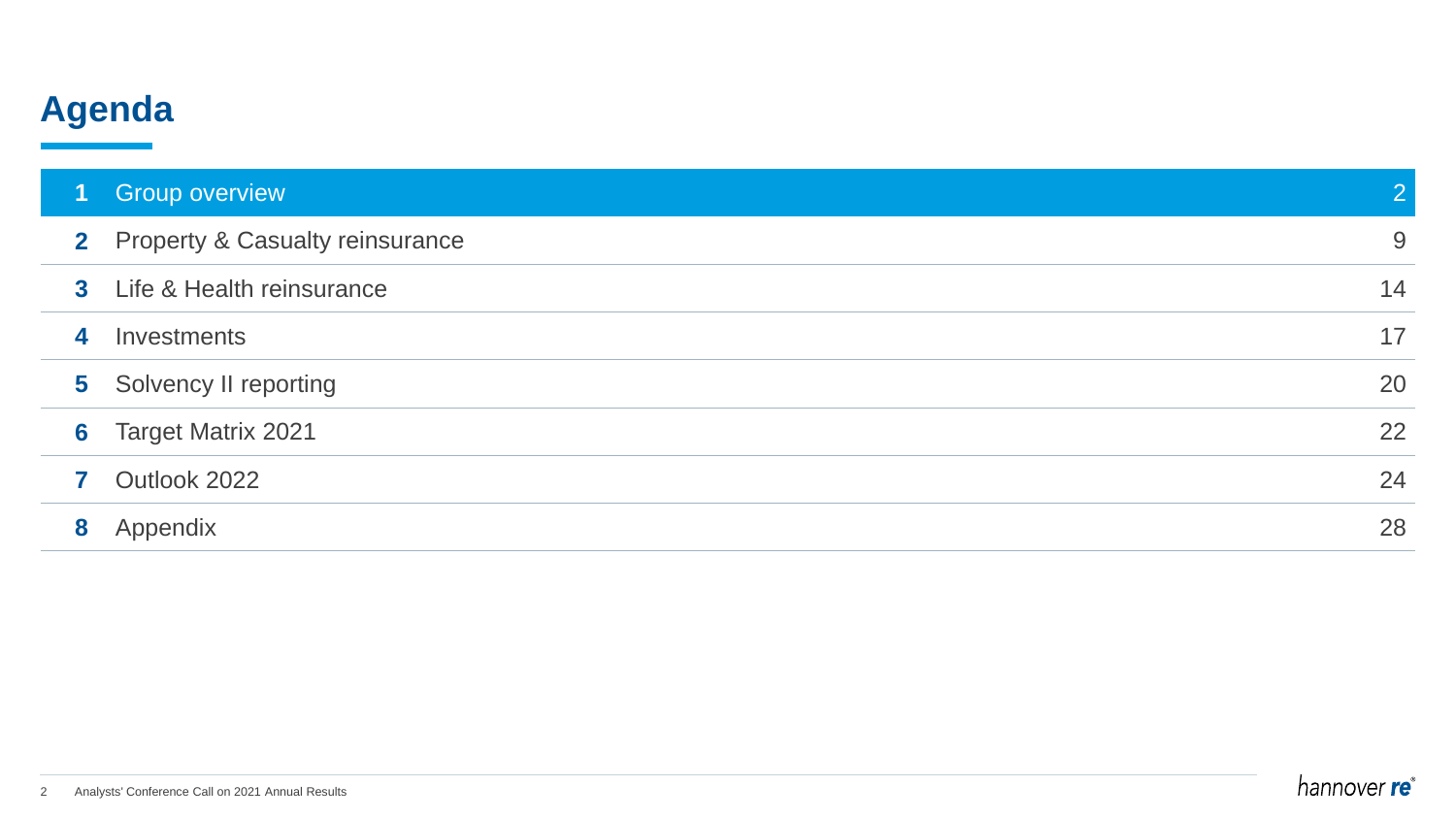# **Strong results despite large losses and Covid-19 impact in L&H**  Total dividend proposal increased to EUR 5.75



Figures in m. EUR, unless otherwise stated; 2020 restated pursuant to IAS 8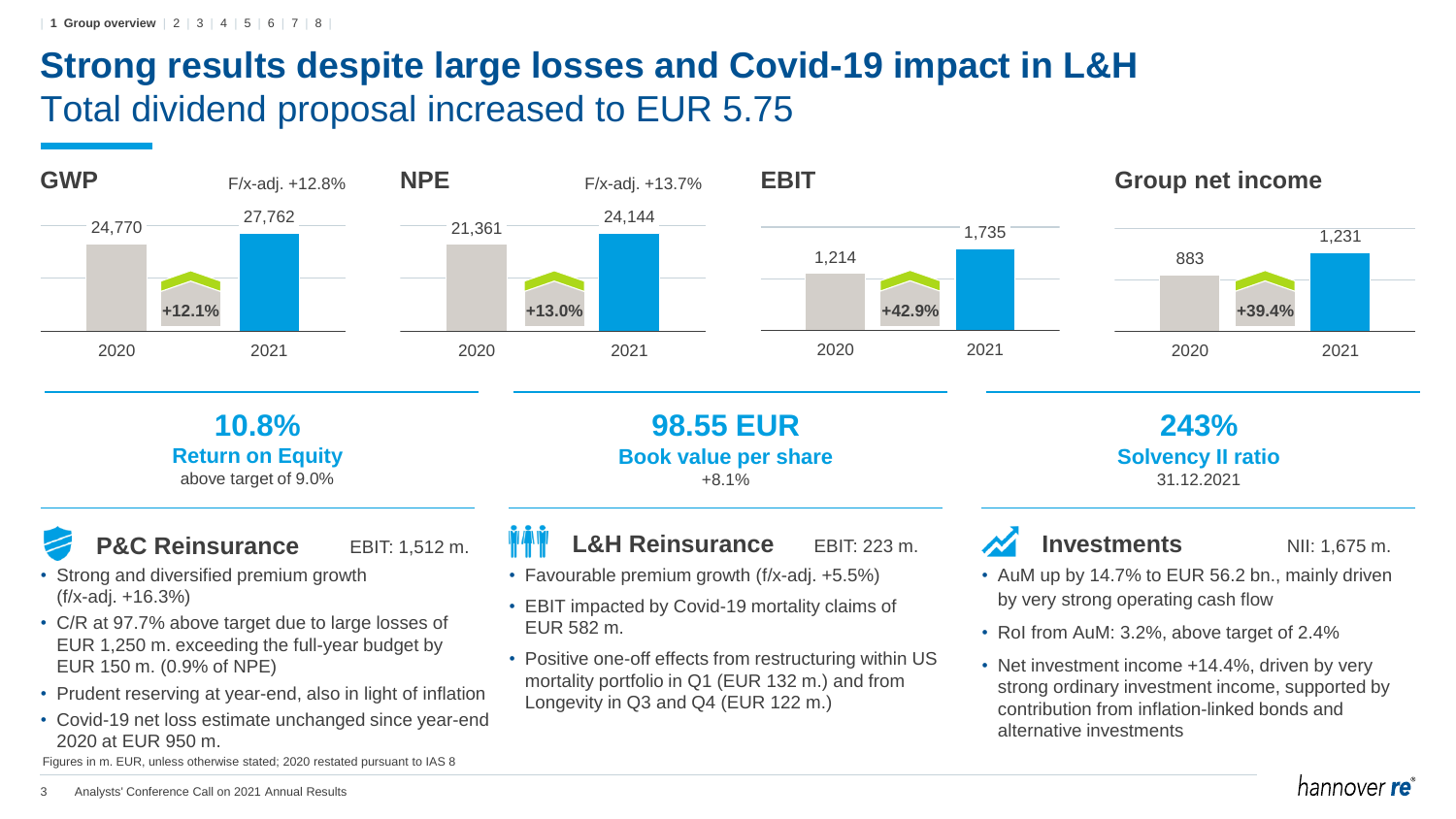| **1 Group overview** | 2 | 3 | 4 | 5 | 6 | 7 | 8 |

### **Special dividend proposed in light of strong capitalisation and performance** Total payout ratio in line with previous years

**Dividend per share** in EUR



1) Dividend proposal; subject to consent of AGM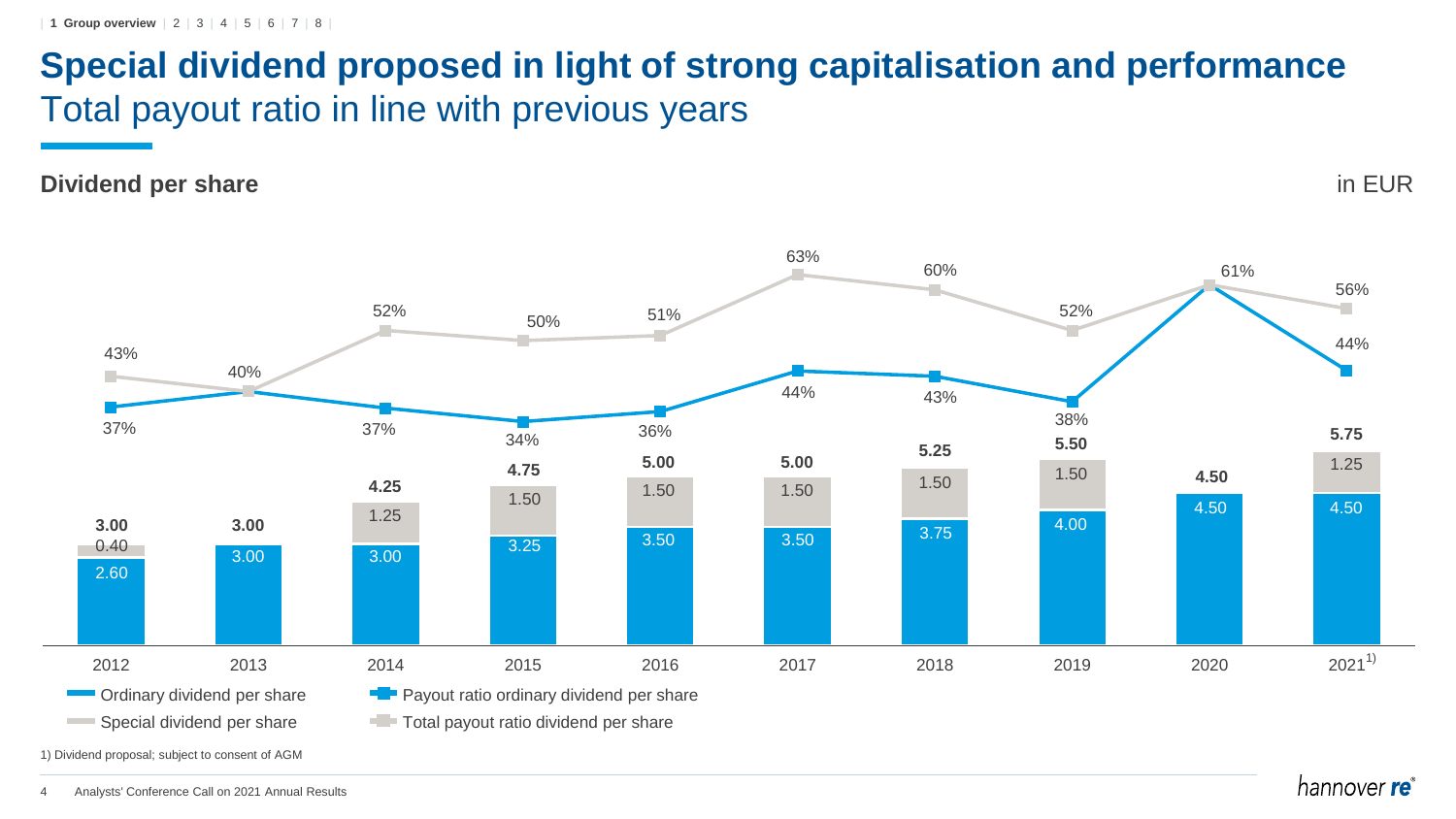### **Very strong operating cash flow supports growth of assets and ordinary investment income**



Figures in m. EUR; 2020 restated pursuant to IAS 8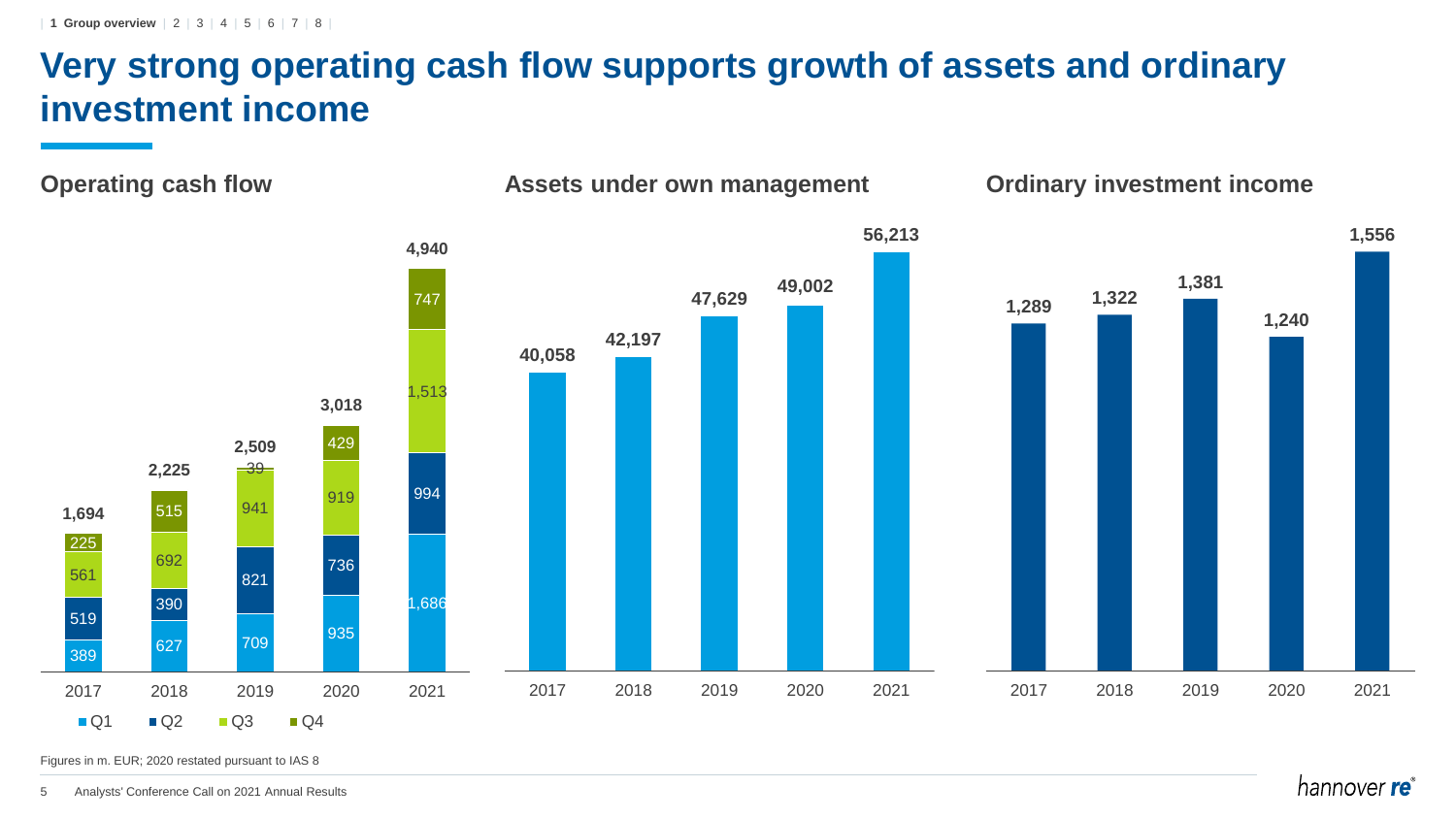# **Shareholders' equity up by 8.1%**  Policyholders' surplus increased by 46% since 2017



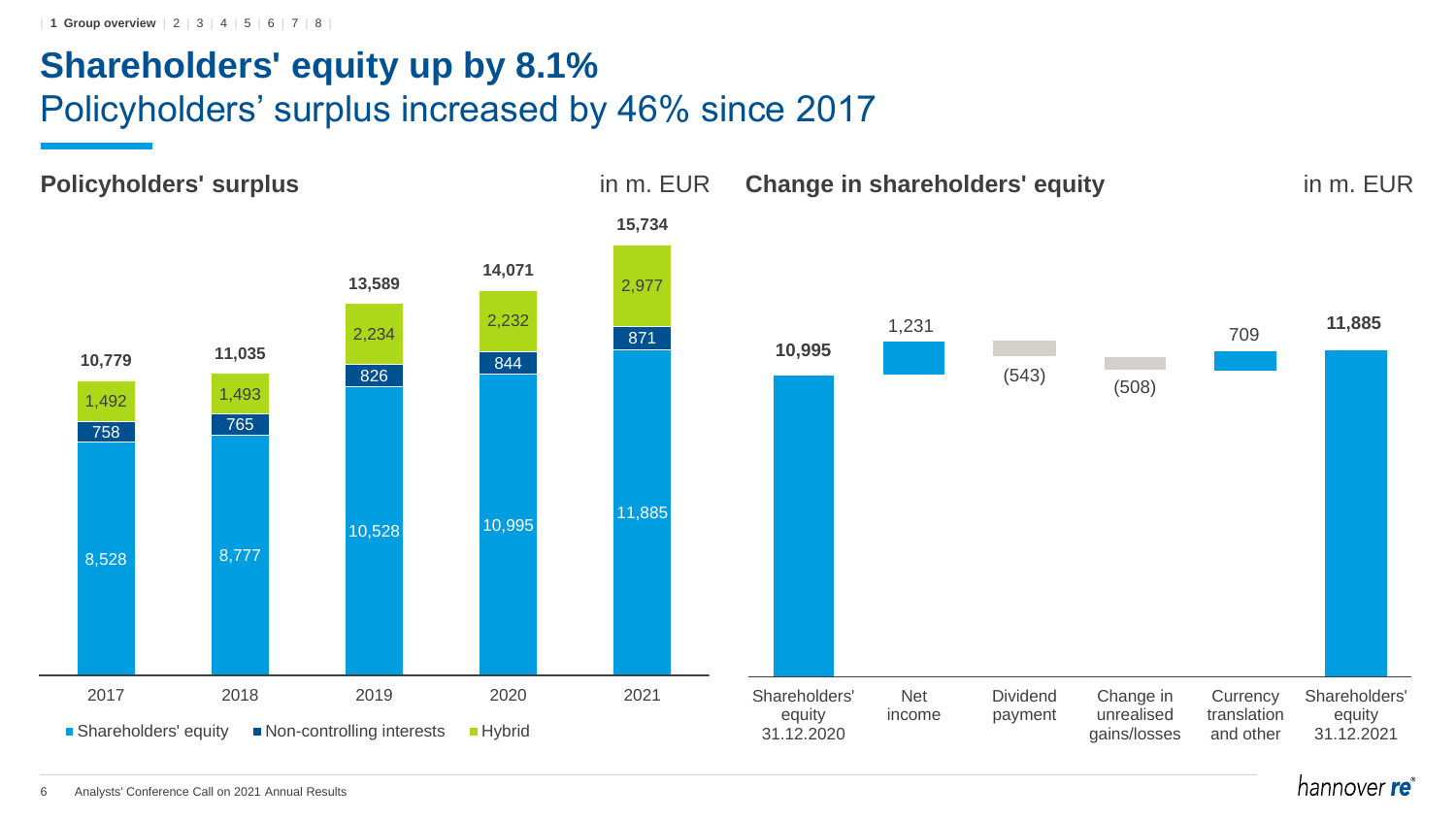## **RoE of 10.8% well above target for 2021** 5Y-average RoE of 11.1% is highly satisfactory despite exceptional loss burden



5-year Ø 2017 – 2021

10-year Ø 2012 – 2021

**Actual**  $\qquad$  **Minimum target<sup>1)</sup>**  $\qquad$  **Average shareholders' equity**  $-$  Minimum target<sup>1)</sup>  $\textcircled{1}$  Spread over minimum target

2017 2018 2019 2020 2021

1) After tax; target: 900 bps above 5-year rolling average of 10-year German government bond rate ("risk free")

15-year Ø 2007 – 2021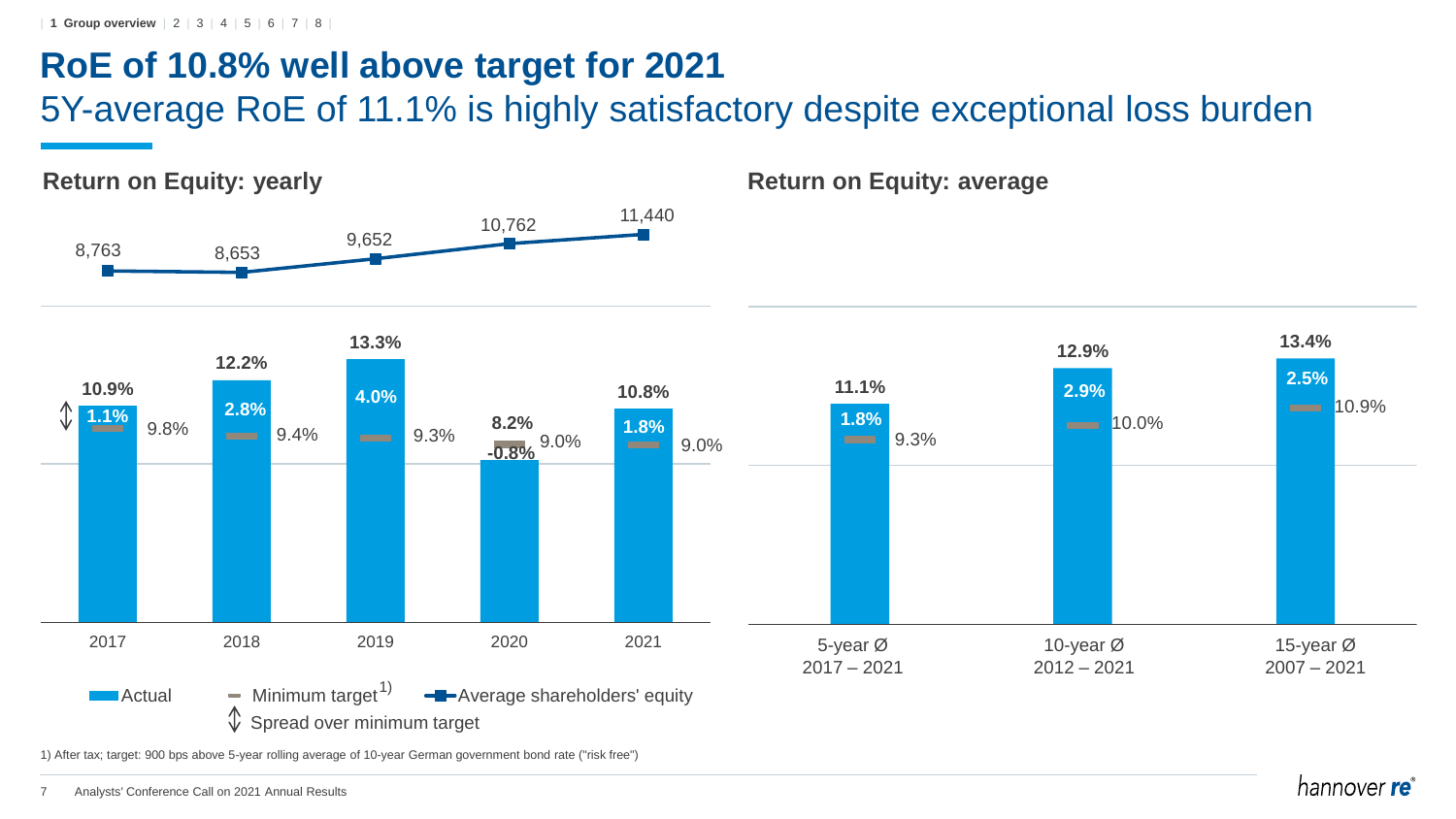# **Hannover Re is one of the most profitable reinsurers** No. 1 position on 5-year average RoE - significantly above peer average

|                                      | 2017       |                | 2018       |                | 2019       |                | 2020       |                | 2021       |                | 2017 - 2021 |                |
|--------------------------------------|------------|----------------|------------|----------------|------------|----------------|------------|----------------|------------|----------------|-------------|----------------|
| Company                              | <b>RoE</b> | Rank           | <b>RoE</b> | Rank           | <b>RoE</b> | Rank           | <b>RoE</b> | Rank           | <b>RoE</b> | Rank           | avg. RoE    | Rank           |
| <b>Hannover Re</b>                   | 10.9%      | $\mathbf{2}$   | 12.2%      | 1              | 13.3%      | 1              | 8.2%       | $\mathbf{2}$   | 10.8%      | $\mathbf{3}$   | 11.1%       | 1              |
| Peer 6, US, Life & Health            | 21.9%      | $\overline{1}$ | 7.9%       | 3              | 8.7%       | 6              | 3.2%       | 8              | 4.5%       | 8              | 9.2%        | 2              |
| Peer 5, Bermuda, Property & Casualty | 5.7%       | 5              | 1.3%       | 9              | 11.9%      | 3              | 5.5%       | 5              | 13.9%      | $\overline{1}$ | 7.6%        | 3              |
| Peer 1, Germany, Composite           | 1.3%       | $\overline{7}$ | 8.5%       | 2              | 9.6%       | 5              | 4.0%       | 6              | 9.7%       | $\overline{4}$ | 6.6%        | $\overline{4}$ |
| Peer 10, Korea, Composite            | 6.2%       | $\overline{4}$ | 4.7%       | 6              | 8.1%       | $\overline{7}$ | 6.1%       | $\overline{4}$ | 7.1%       | 6              | 6.4%        | $\overline{5}$ |
| Peer 8, France, Composite            | 4.4%       | 6              | 5.4%       | 4              | 6.9%       | $9\,$          | 3.7%       | $\overline{7}$ | 7.3%       | 5              | 5.6%        | 6              |
| Peer 4, US, Property & Casualty      | 1.1%       | 8              | 0.5%       | 10             | 10.4%      | $\overline{4}$ | 1.2%       | $9\,$          | 11.5%      | $\overline{2}$ | 4.9%        | $\overline{7}$ |
| Peer 7, Bermuda, Property & Casualty | $-5.3%$    | 10             | 4.2%       | $\overline{7}$ | 12.9%      | $\overline{2}$ | 10.8%      |                | $-1.0%$    | 9              | 4.3%        | 8              |
| Peer 2, Switzerland, Composite       | 1.0%       | 9              | 1.4%       | 8              | 2.5%       | 10             | $-3.1%$    | 10             | 5.7%       | $\overline{7}$ | 1.5%        | $\mathsf{9}$   |
| Peer 9, China, Composite             | 7.2%       | 3              | 4.9%       | 5              | 7.3%       | 8              | 6.3%       | $\mathfrak{S}$ | n.a.       | n.a.           | n.a.        | n.a.           |
| Average                              | 5.4%       |                | 5.1%       |                | 9.2%       |                | 4.6%       |                | 7.7%       |                | 6.4%        |                |

List shows the Top 10 of the Global Reinsurance Index (GloRe) RoE based on company data, own calculation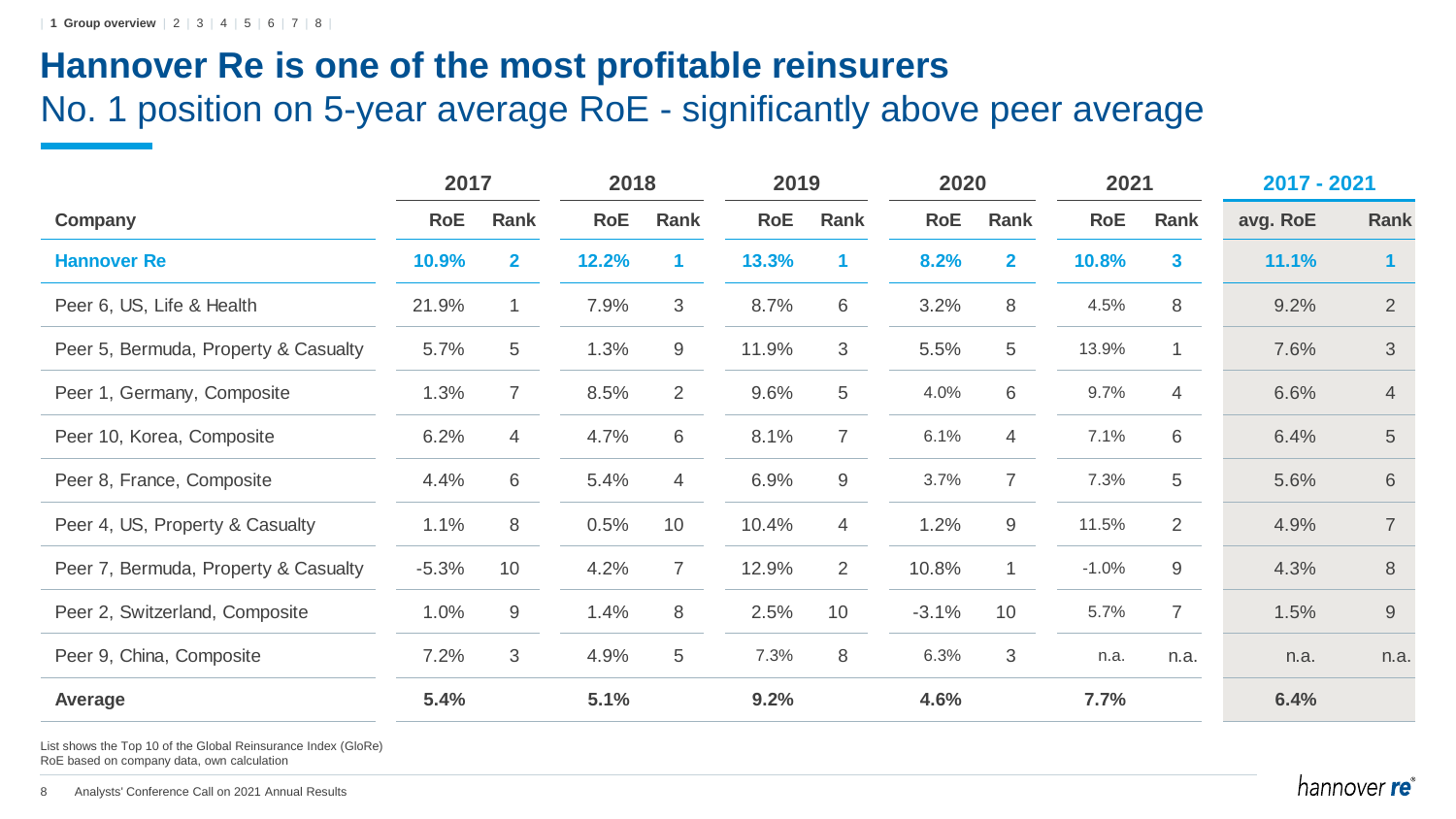<span id="page-8-0"></span>

|              | <b>Group overview</b>             | $\overline{2}$ |
|--------------|-----------------------------------|----------------|
|              | 2 Property & Casualty reinsurance | 9              |
| $\mathbf{3}$ | Life & Health reinsurance         | 14             |
| 4            | Investments                       | 17             |
| 5            | Solvency II reporting             | 20             |
| 6            | <b>Target Matrix 2021</b>         | 22             |
|              | Outlook 2022                      | 24             |
| 8            | Appendix                          | 28             |
|              |                                   |                |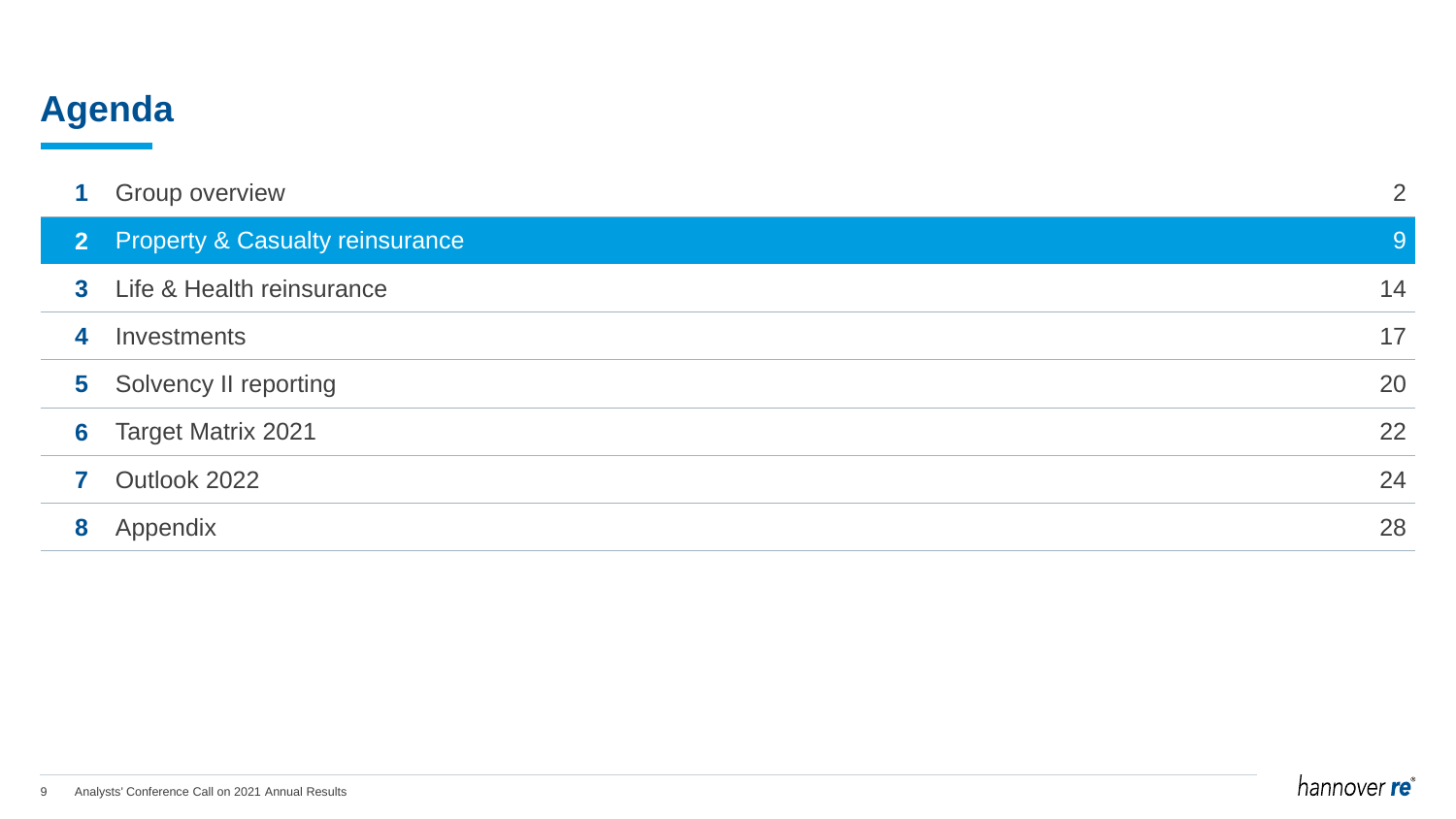# **Continued strong growth in an attractive market environment** Favourable underwriting result despite high large-loss activity

| Property & Casualty R/I in m. EUR                         | Q4/2020 | Q4/2021 | 2020   | 2021   |
|-----------------------------------------------------------|---------|---------|--------|--------|
| Gross written premium                                     | 3,396   | 3,955   | 16,744 | 19,224 |
| Net premium earned                                        | 3,693   | 4,548   | 14,205 | 16,624 |
| Net underwriting result<br>incl. funds withheld           | (78)    | 131     | (224)  | 383    |
| Combined ratio<br>incl. interest on funds withheld        | 102.1%  | 97.1%   | 101.6% | 97.7%  |
| Net investment income from assets<br>under own management | 270     | 338     | 937    | 1,295  |
| Other income and expenses                                 | 42      | (17)    | 109    | (166)  |
| <b>Operating profit/loss (EBIT)</b>                       | 235     | 451     | 823    | 1,512  |
| Tax ratio                                                 | 10.3%   | 18.6%   | 21.0%  | 23.8%  |
| <b>Group net income</b>                                   | 197     | 343     | 615    | 1,082  |
| Earnings per share (in EUR)                               | 1.63    | 2.85    | 5.10   | 8.98   |

**YTD**

- GWP f/x-adjusted +16.3%, diversified growth from traditional and structured reinsurance business
- NPE f/x-adjusted +18.4%
- Net large losses of EUR 1,250 m. (7.5% of NPE) above budget of EUR 1,100 m.
- Covid-19 net loss estimate unchanged at EUR 950 m.
- Prudent reserving at year-end, also in light of inflation
- Increase in net investment income predominantly driven by strong ordinary investment income
- Other income and expenses decreased mainly due to negative currency effects of EUR -80 m. (2020: EUR 166 m.)
- EBIT growth +83.7%

2020 restated pursuant to IAS 8

10 Analysts' Conference Call on 2021 Annual Results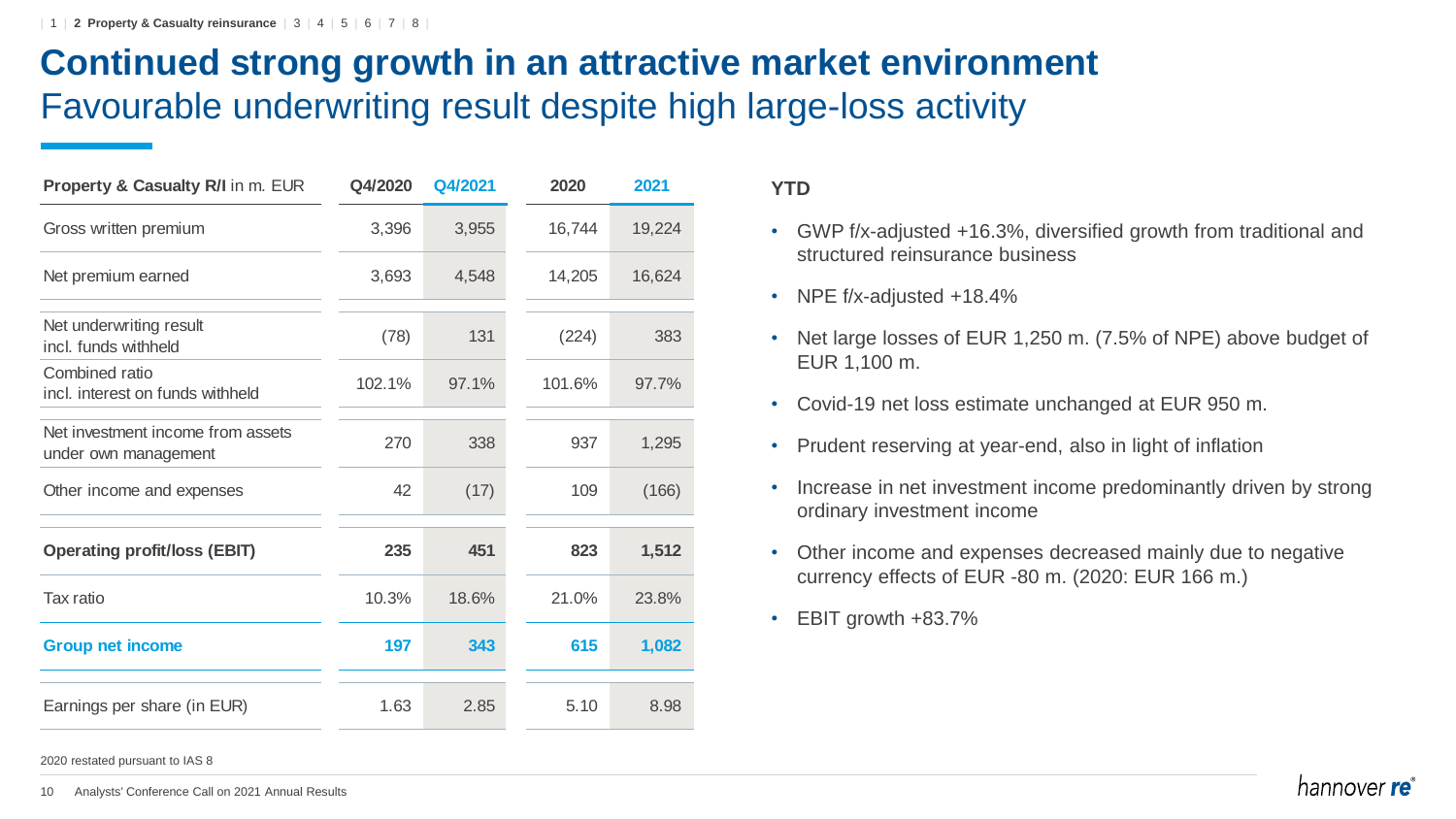# **Large-loss budget exceeded by EUR 150 m.** Significant relief from our retrocession programme

**Natural and man-made catastrophe losses<sup>1)</sup> in m. EUR and the set of the set of the set of the set of the set of the set of the set of the set of the set of the set of the set of the set of the set of the set of the set o** 

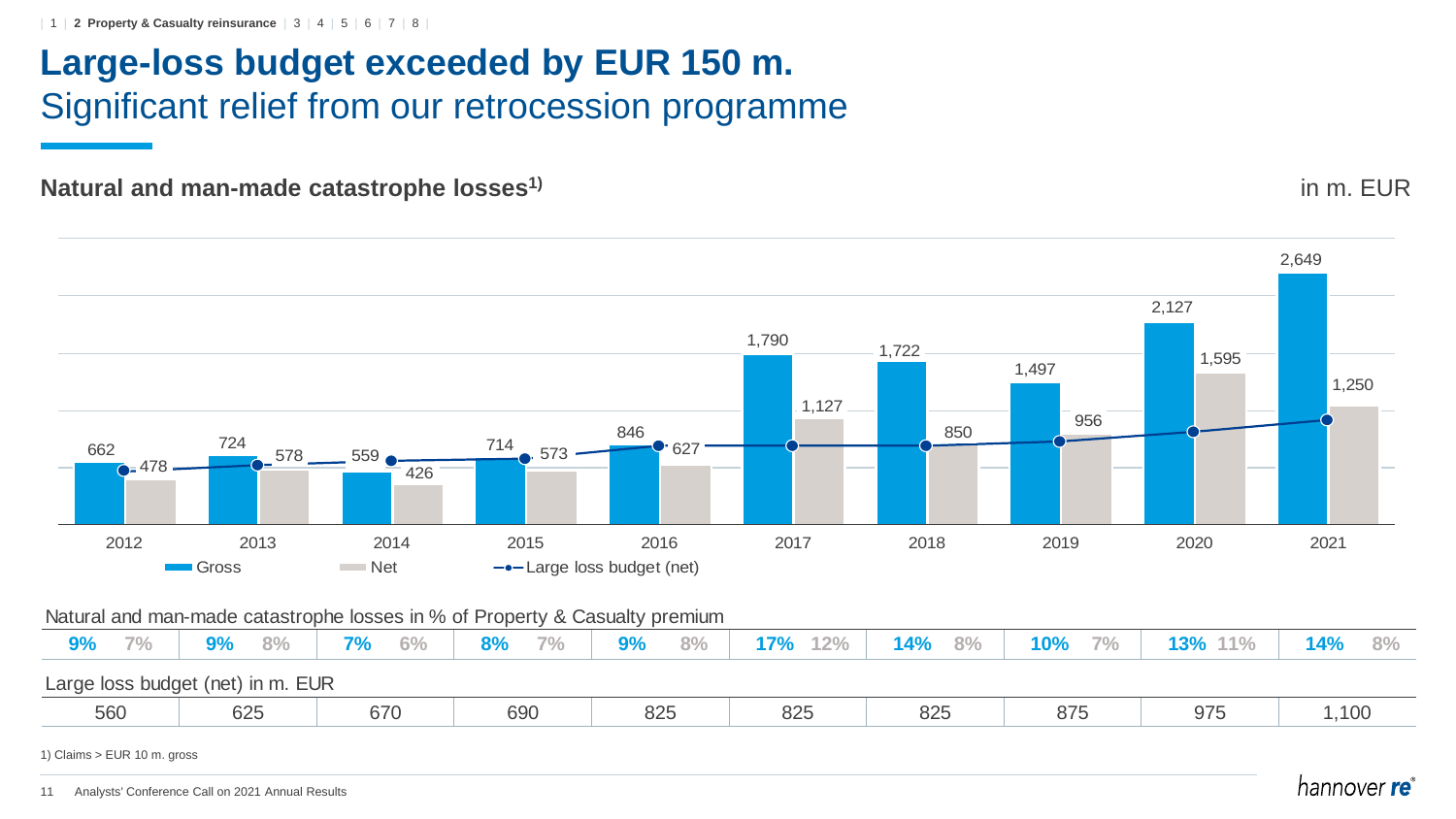#### **Large-loss budget 2021 exceeded for both NatCat and man-made losses**

| Large-loss budget 2021 exceeded for both NatCat and man-made losses |                 |              |            |
|---------------------------------------------------------------------|-----------------|--------------|------------|
|                                                                     |                 |              |            |
| Catastrophe losses <sup>1)</sup> in m. EUR                          | <b>Date</b>     | <b>Gross</b> | <b>Net</b> |
| Storm "Filomena", Spain                                             | $7 - 8$ Jan     | 16.6         | 15.1       |
| Texas winter storm/freeze, USA                                      | 11 - 21 Feb     | 310.5        | 156.0      |
| Earthquake, Japan                                                   | 13 - 14 Feb     | 14.8         | 14.3       |
| Floods, Australia                                                   | 18 - 23 Mar     | 17.6         | 12.7       |
| Drought, Canada                                                     | 1 Apr           | 14.0         | 13.1       |
| Freeze, France                                                      | 7 Apr           | 10.7         | 10.6       |
| Cyclone "Seroja", Australia                                         | 11 - 14 Apr     | 14.3         | 13.4       |
| Storm "Volker", Germany                                             | 21 - 25 Jun     | 113.3        | 69.6       |
| Storm "Xero", Germany, Switzerland, Austria                         | 28 Jun - 1 Jul  | 13.1         | 10.6       |
| Flood "Bernd", Europe                                               | 8 - 16 Jul      | 801.8        | 208.4      |
| Wildfire, USA                                                       | 13 Jul - 25 Oct | 18.4         | 11.5       |
| Rain and flood, China                                               | 16 - 22 Jul     | 42.1         | 34.8       |
| Hurricane "Ida", USA                                                | 26 Aug - 4 Sep  | 790.6        | 304.9      |
| Storm, Australia                                                    | 25 - 30 Oct     | 35.3         | 23.1       |
| Tornados, USA                                                       | 10 - 11 Dec     | 111.9        | 65.6       |
| <b>15 Natural catastrophes</b>                                      |                 | 2,325.0      | 963.6      |
| 2 Aviation losses                                                   |                 | 32.5         | 15.9       |
| 3 Marine losses                                                     |                 | 47.9         | 30.2       |
| 1 Credit loss                                                       |                 | 21.5         | 21.5       |
| 8 Property losses                                                   |                 | 222.4        | 219.0      |
| <b>14 Man-made losses</b>                                           |                 | 324.4        | 286.6      |
| <b>29 Major losses</b>                                              |                 | 2,649.5      | 1,250.2    |

1) Natural catastrophes and other major losses in excess of EUR 10 m. gross Large loss budget 2021: EUR 1,100 m. thereof EUR 225 m. man-made and EUR 875 m. NatCat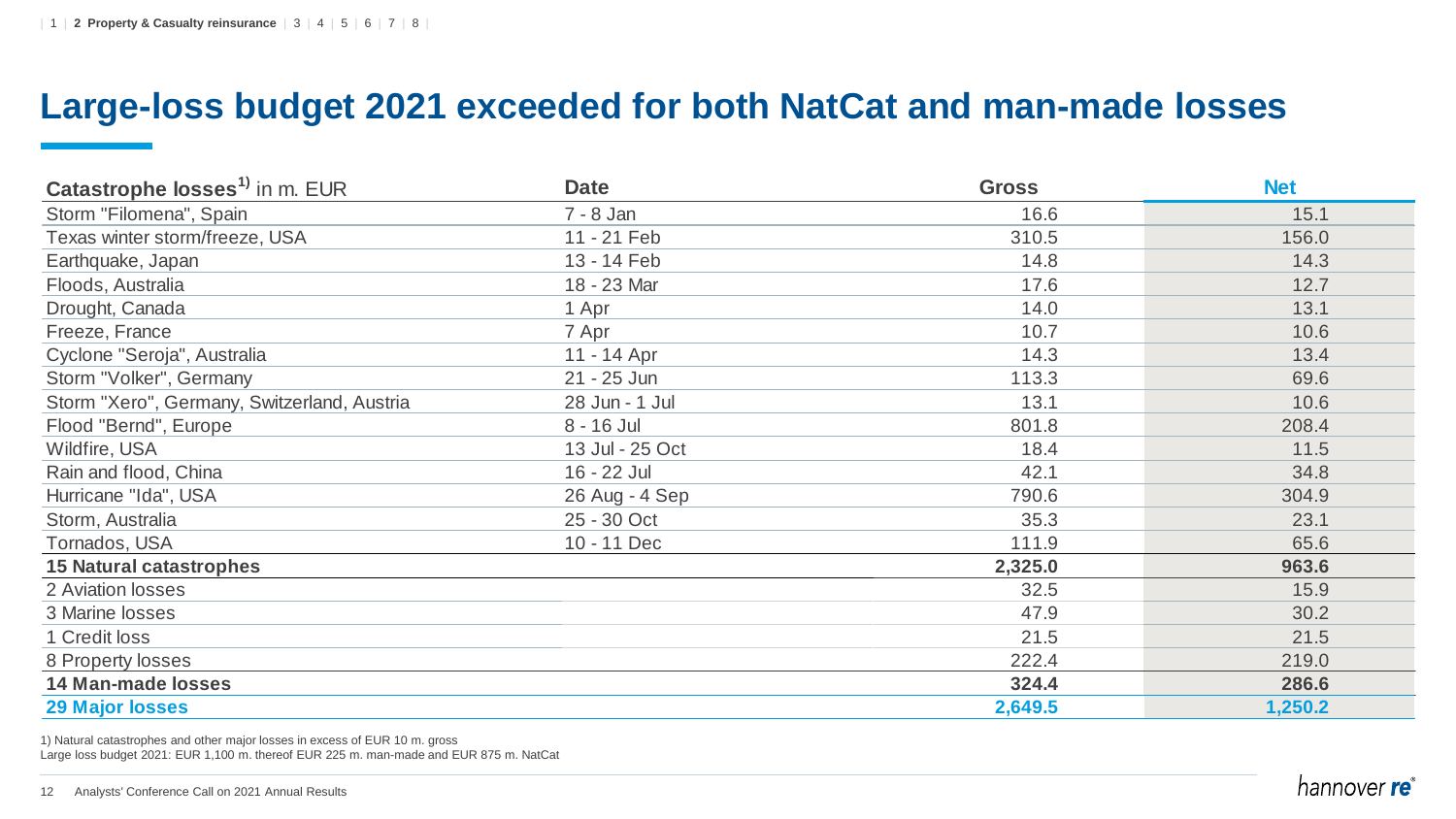### **Combined ratios in EMEA and Americas impacted by large losses**

#### **2021: Combined ratio vs. target combined ratios**



1) All lines of Property & Casualty reinsurance except those stated separately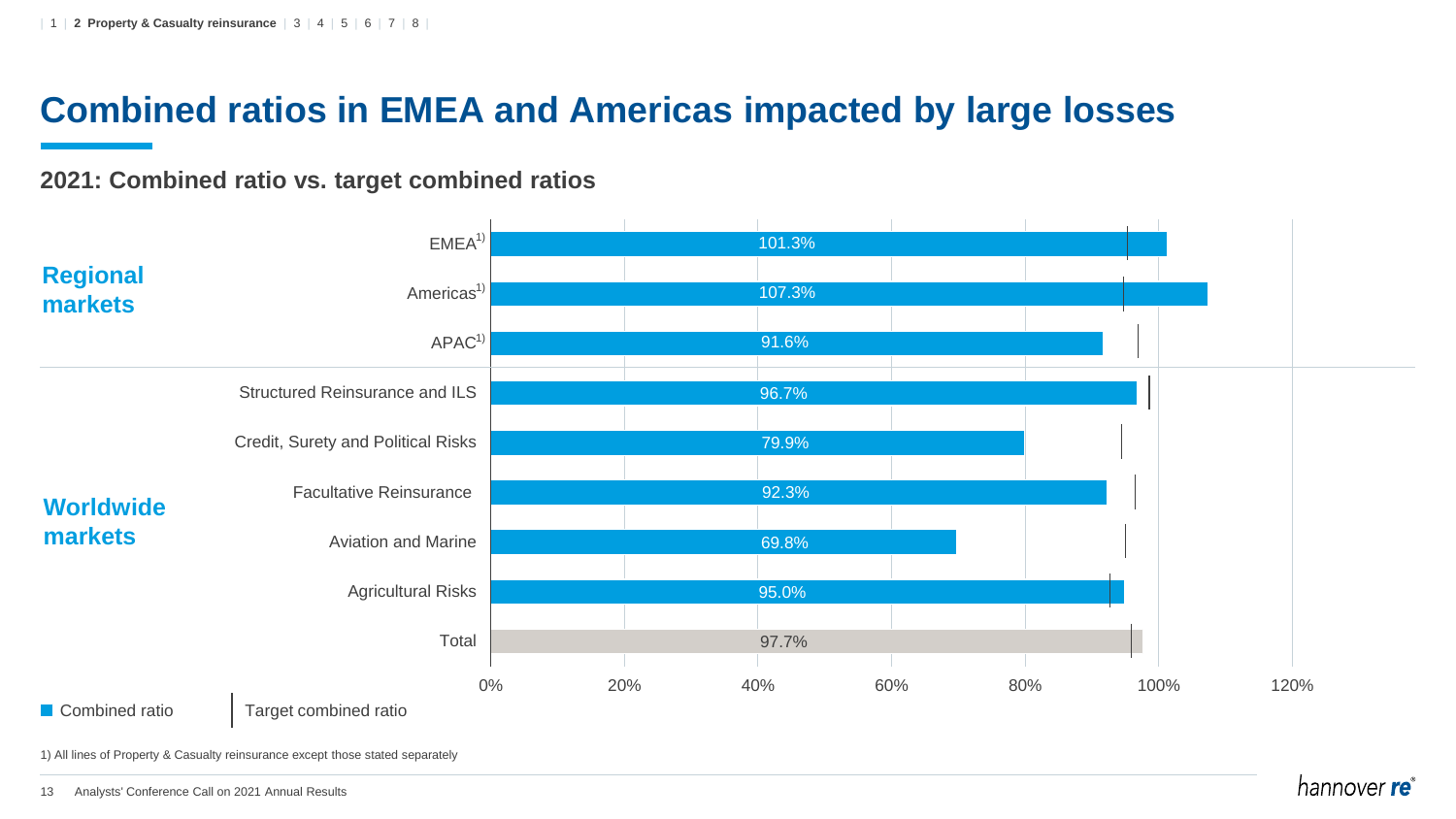<span id="page-13-0"></span>

|   | <b>Group overview</b>             | 2  |
|---|-----------------------------------|----|
|   | 2 Property & Casualty reinsurance | 9  |
|   | 3 Life & Health reinsurance       | 14 |
| 4 | Investments                       | 17 |
| 5 | Solvency II reporting             | 20 |
| 6 | <b>Target Matrix 2021</b>         | 22 |
|   | Outlook 2022                      | 24 |
|   | Appendix                          | 28 |
|   |                                   |    |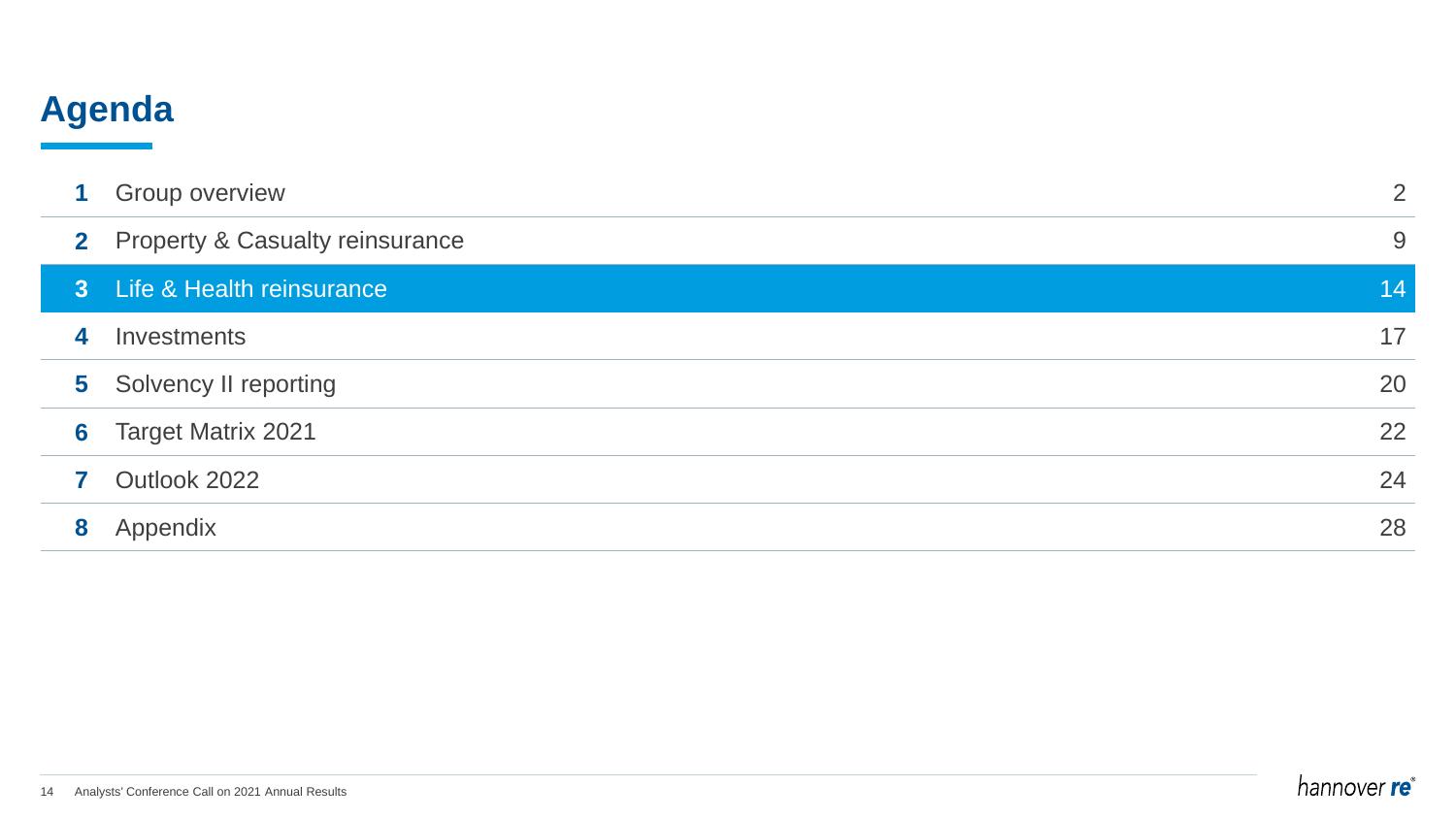# **Favourable premium growth**

# Result impacted by Covid-19 losses – strong earnings in Financial Solutions

| Life & Health R/I in m. EUR                               | Q4/2020 | Q4/2021 | 2020  | 2021  |
|-----------------------------------------------------------|---------|---------|-------|-------|
| Gross written premium                                     | 2,079   | 2,188   | 8,026 | 8,538 |
| Net premium earned                                        | 1,896   | 1,962   | 7,155 | 7,519 |
| Net underwriting result<br>incl. funds withheld           | (174)   | (279)   | (467) | (595) |
| Net investment income from<br>assets under own management | 172     | 195     | 524   | 379   |
| Other income and expenses                                 | 79      | 88      | 336   | 439   |
| <b>Operating profit/loss (EBIT)</b>                       | 78      | 3       | 393   | 223   |
| <b>EBIT</b> margin                                        | 4.1%    | 0.2%    | 5.5%  | 3.0%  |
| Tax ratio                                                 | 57.1%   |         | 15.5% | 10.9% |
| <b>Group net income</b>                                   | 32      | 47      | 329   | 197   |
| Earnings per share (in EUR)                               | 0.27    | 0.39    | 2.73  | 1.63  |

#### **YTD**

- GWP f/x-adjusted +5.5% across all business lines
- NPE f/x-adjusted growth +4.4%
- Underwriting result impacted by Covid-19 losses of EUR 582 m. (thereof US: EUR 290 m., South Africa: EUR 192 m.), partly offset by positive extraordinary effects from reserve releases in Longevity in Q3 and Q4 (EUR 122 m.) and from restructuring within US mortality portfolio in Q1 (EUR 132 m.)
- Net investment income decreased due to lower realised gains and valuation of reinsurance derivatives; prior year includes extraordinary valuation gain from at-equity participation
- Fair value of financial instruments includes positive valuation effect of EUR 44 m. from extreme mortality cover
- Other income and expenses: Continued strong contribution from deposit accounted treaties of EUR 387 m. (2020: EUR 337 m.) and positive oneoff effect from restructuring within US mortality portfolio in Q1

2020 restated pursuant to IAS 8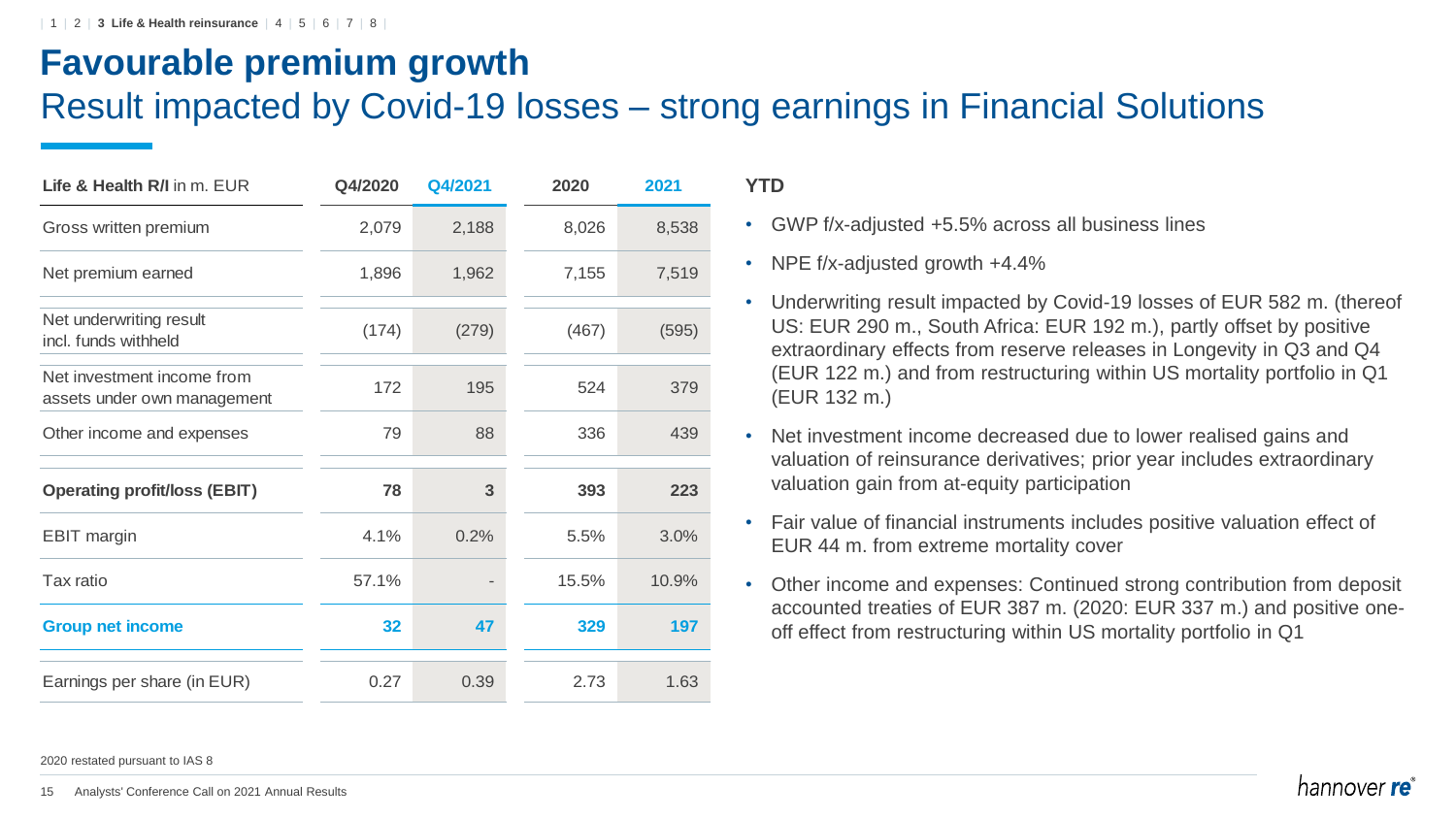# **Diversified portfolio absorbs Covid-19 impact on mortality** Favourable value of new business supports outlook for 2022

#### Financial **Solutions** Longevity **Mortality Morbidity Gross written premium 2021: EUR 8,538 m. EBIT 2021: EUR 223 m.** -376 183 416 Financial **Solutions Longevity** Mortality/Morbidity 29% 16% 17% 38%

1) Value of new business (in m. EUR) based on Solvency II principles and pre-tax reporting

| <b>New business</b><br>spotlights |                  |  |
|-----------------------------------|------------------|--|
| <b>Financial Solutions</b>        | <b>Mortality</b> |  |
| Longevity                         | Morbidity        |  |
|                                   |                  |  |

- Financial Solutions China, EU, USA
- Risk relief (Longevity) UK
- Risk relief (Mortality) Canada, Latin America, USA
- Risk relief (Morbidity) Canada, EU, USA

#### **VNB1)** (Target 2021 > EUR 250 m.)



hannover **re**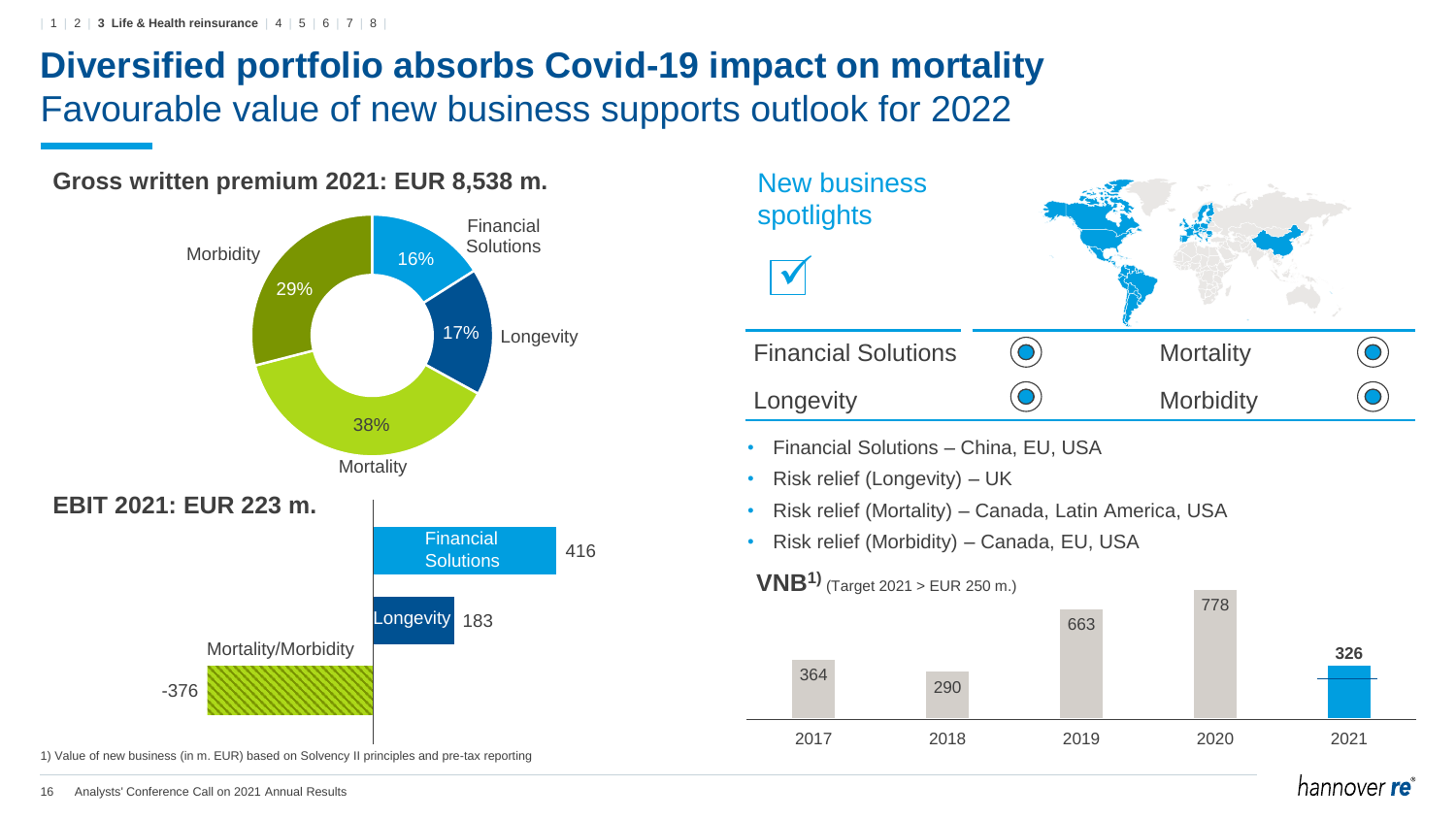<span id="page-16-0"></span>

| 1              | <b>Group overview</b>             | 2  |
|----------------|-----------------------------------|----|
|                | 2 Property & Casualty reinsurance | 9  |
| 3 <sup>1</sup> | Life & Health reinsurance         | 14 |
| $\overline{4}$ | <b>Investments</b>                | 17 |
|                | 5 Solvency II reporting           | 20 |
| 6              | <b>Target Matrix 2021</b>         | 22 |
|                | Outlook 2022                      | 24 |
| 8              | Appendix                          | 28 |
|                |                                   |    |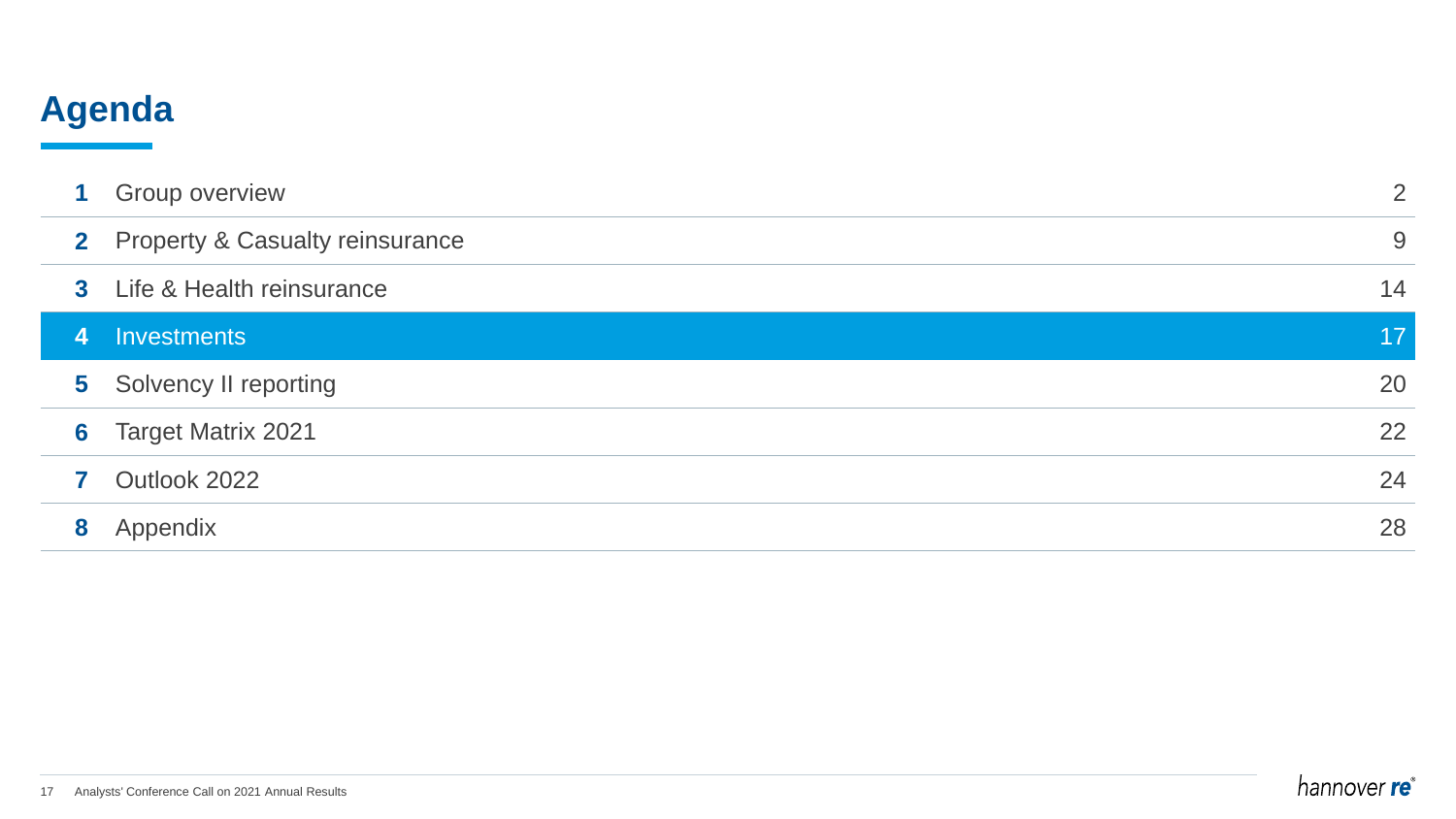# **Very strong return on investment of 3.2% clearly exceeding target of 2.4%** Increased ordinary income from alternative investments and inflation-linked bonds

| in m. EUR                                                      | Q4/2020 | Q4/2021 | 2020  | 2021  | Rol     |
|----------------------------------------------------------------|---------|---------|-------|-------|---------|
| Ordinary investment income <sup>1)</sup>                       | 344     | 486     | 1,329 | 1,591 | $3.0\%$ |
| Realised gains/losses                                          | 138     | 43      | 330   | 281   | 0.5%    |
| Impairments/appreciations &<br>depreciations                   | (28)    | (36)    | (129) | (88)  | $-0.2%$ |
| Change in fair value of financial<br>instruments (through P&L) | 23      | 85      | 64    | 36    | 0.1%    |
| Investment expenses                                            | (34)    | (45)    | (129) | (146) | $-0.3%$ |
| NII from assets under own<br>management                        | 443     | 532     | 1,464 | 1,675 | 3.2%    |
| NII from funds withheld                                        | 58      | 54      | 222   | 268   |         |
| <b>Total net investment income</b>                             | 500     | 586     | 1,685 | 1,943 |         |
|                                                                |         |         |       |       |         |

| Unrealised gains/losses of investments | 31 Dec 20 31 Dec 21 |       |
|----------------------------------------|---------------------|-------|
| On-balance sheet                       | 3.019               | 2.310 |
| thereof Fixed income AFS               | 2.347               | 1.299 |
| Off-balance sheet                      | 551                 | 629   |
| thereof Fixed income HTM, L&R          | 211                 | 148   |
| Total                                  | 3,570               | 2.939 |

1) Incl. results from associated companies

**YTD**

- Very pleasing increase in ordinary income from alternative investments, inflation-linked bonds and higher asset volume
- Realised gains include disposal of parts of listed-equity portfolio in Q1, disposal gains on real estate as well as impact of credit reallocations due to strategic and regular portfolio adjustments
- Stable depreciation of direct real estate investments; overall impairments at moderate levels
- Change in fair value of financial instruments through P&L impacted by valuation of reinsurance-related derivatives
- Decrease in valuation reserves due to higher minimal-risk yield curves; credit spreads on corporates on low level with hardly any changes; higher valuations in alternative investments; stable reserves on real estates, positive contribution from inflation-linked bonds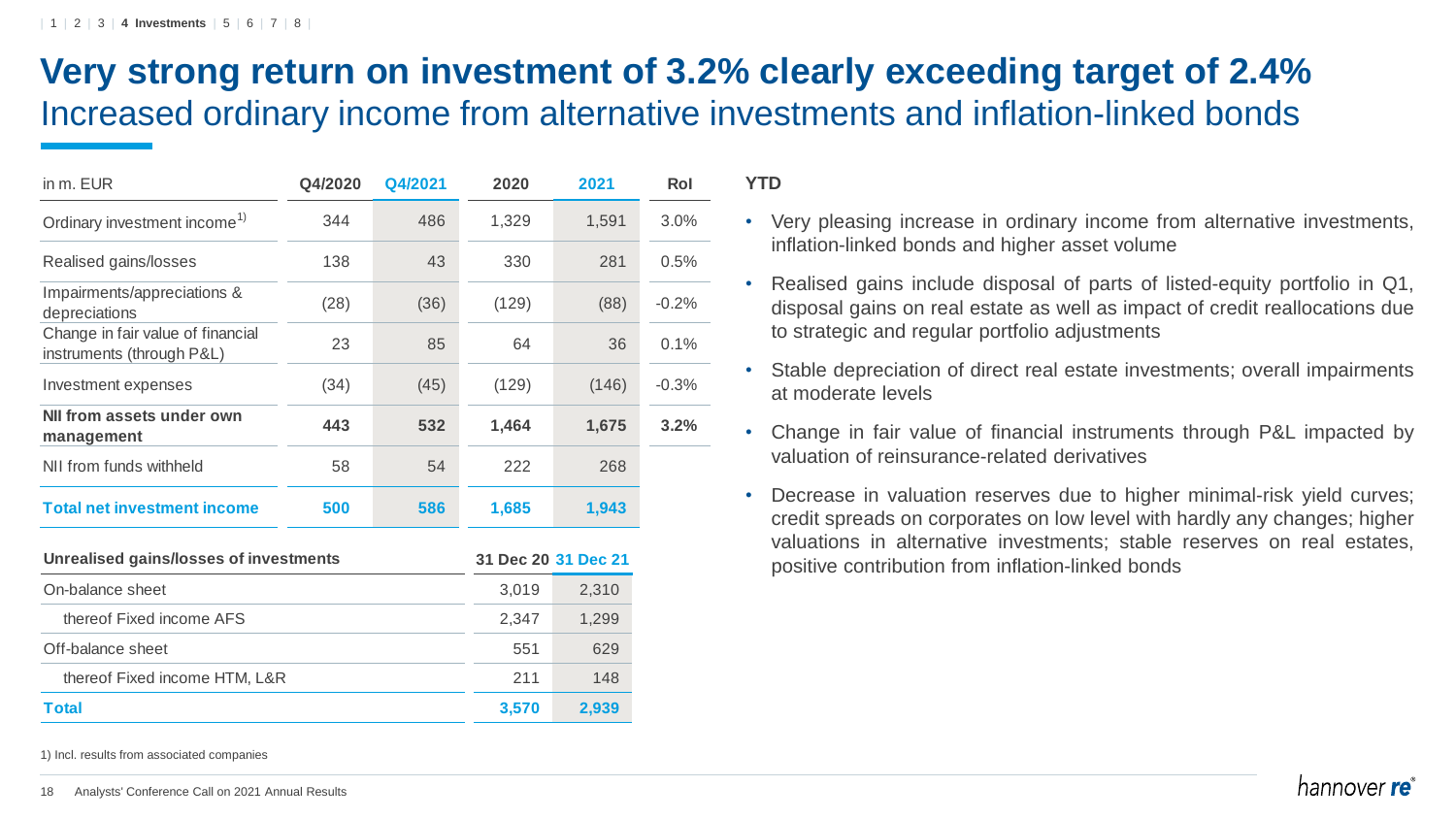# **Ordinary return with continued strong support from alternative assets** Slightly more credit risk taking and strong growth of investment volume

#### Asset allocation<sup>1)</sup>

| <b>Investment category</b>            | 2017    | 2018    | 2019    | 2020 | 2021       |
|---------------------------------------|---------|---------|---------|------|------------|
| <b>Fixed-income securities</b>        | 87%     | 87%     | 87%     | 85%  | 86%        |
| - Governments                         | 30%     | 35%     | 35%     | 34%  | 34%        |
| - Semi-governments                    | 17%     | 16%     | 15%     | 15%  | 14%        |
| - Corporates                          | 32%     | 29%     | 31%     | 30%  | 32%        |
| Investment grade                      | 27%     | 25%     | 26%     | 25%  | 28%        |
| Non-investment grade                  | 5%      | 4%      | 4%      | 4%   | 4%         |
| - Pfandbriefe, Covered bonds, ABS     | 8%      | 7%      | 7%      | 6%   | $6\%^{2)}$ |
| <b>Equities</b>                       | 2%      | 2%      | 3%      | 3%   | 4%         |
| - Listed equity                       | $< 1\%$ | $< 1\%$ | $< 1\%$ | 1%   | 1%         |
| - Private equity                      | 2%      | 2%      | 2%      | 3%   | 3%         |
| <b>Real Assets</b>                    | 5%      | 6%      | 5%      | 5%   | 5%         |
| <b>Others</b>                         | 1%      | 1%      | 2%      | 3%   | 2%         |
| Short-term investments & cash         | 4%      | 4%      | 3%      | 3%   | 3%         |
|                                       |         |         |         |      |            |
| <b>Total market values in bn. EUR</b> | 40.5    | 42.7    | 48.2    | 49.8 | 56.8       |

**And** *Ordinary income split* 



1) Economic view based on market values without outstanding commitments for Private Equity and Alternative Real Estate as well as fixed-income investments of EUR 1,588.2 m. (EUR 1,275.6 m.) as at 31 December 2021

2) Of which Pfandbriefe and Covered Bonds = 59.8%

3) Before real estate-specific costs. Economic view based on market values as at 31 December 2021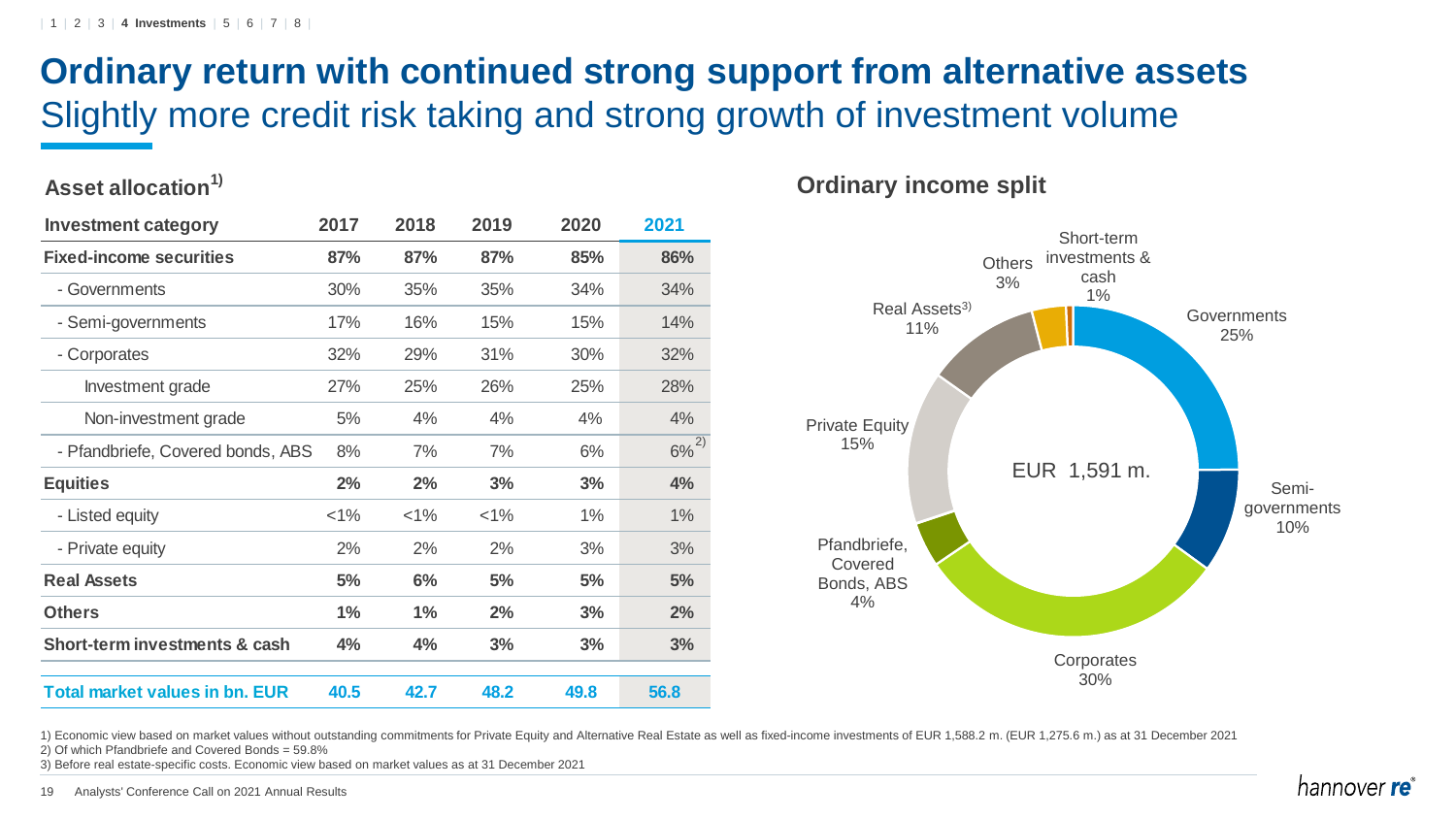<span id="page-19-0"></span>

| 1            | <b>Group overview</b>             | 2  |
|--------------|-----------------------------------|----|
|              | 2 Property & Casualty reinsurance | 9  |
| $\mathbf{3}$ | Life & Health reinsurance         | 14 |
| 4            | Investments                       | 17 |
|              | 5 Solvency II reporting           | 20 |
| 6            | <b>Target Matrix 2021</b>         | 22 |
|              | Outlook 2022                      | 24 |
| 8            | Appendix                          | 28 |
|              |                                   |    |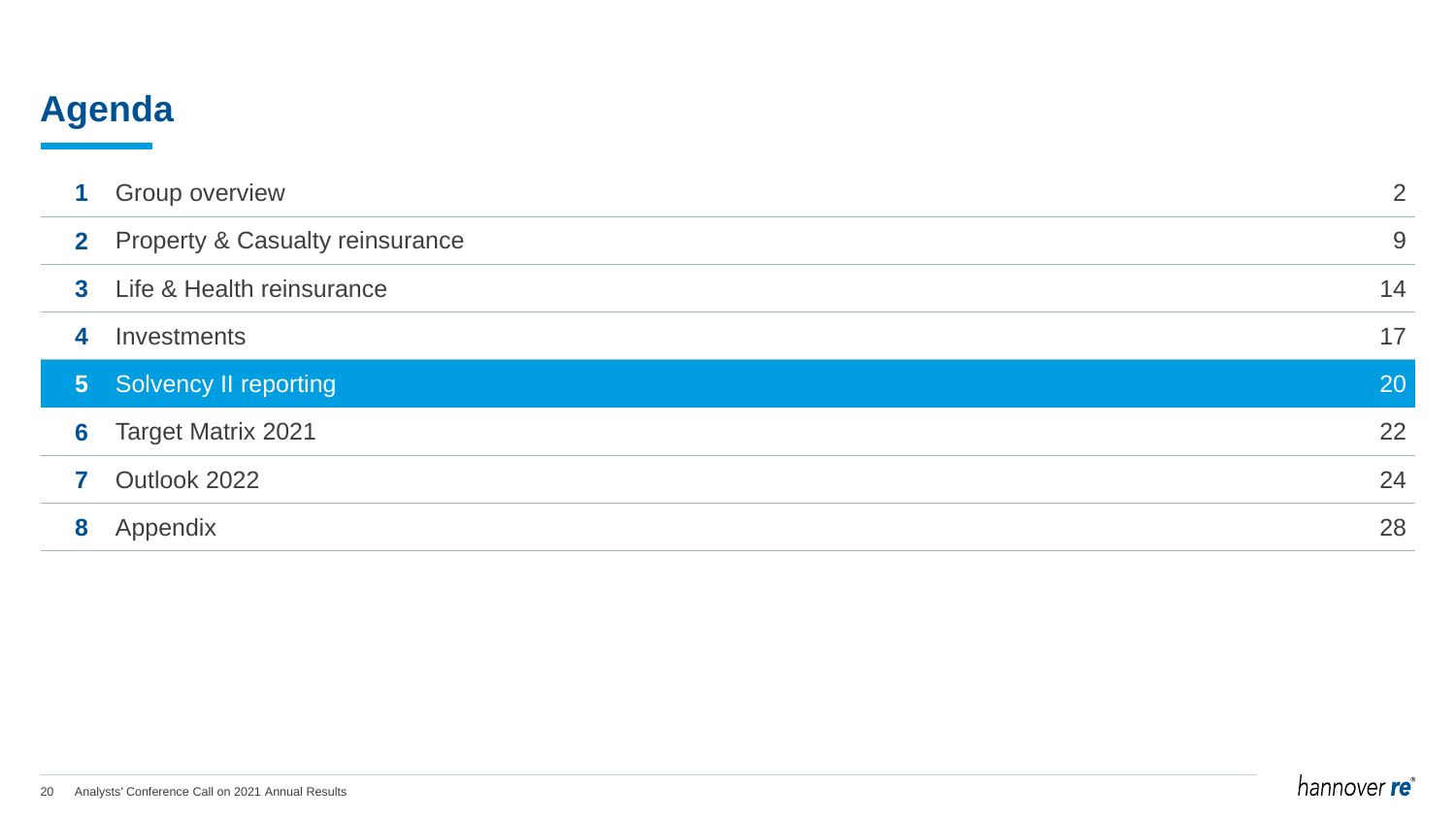# **Capital adequacy ratio remains well above targets** Increase in SCR driven by business growth and higher asset volumes

#### **Development of the Solvency II ratio**



<sup>■</sup> Eligible Own Funds ■ Solvency Capital Requirements (SCR)

1) Excluding minority shareholdings of EUR 680 m.

2) Minimum Target Ratio Limit 180%

- Increase in eligible own funds due to issuance of new hybrid bond (EUR 750 m.) as well as positive economic impacts and strong operating result
- SCR increased mainly as a result of business growth and higher asset volumes as well as stronger f/x rates compared to EUR
- Increase in excess capital supports further business growth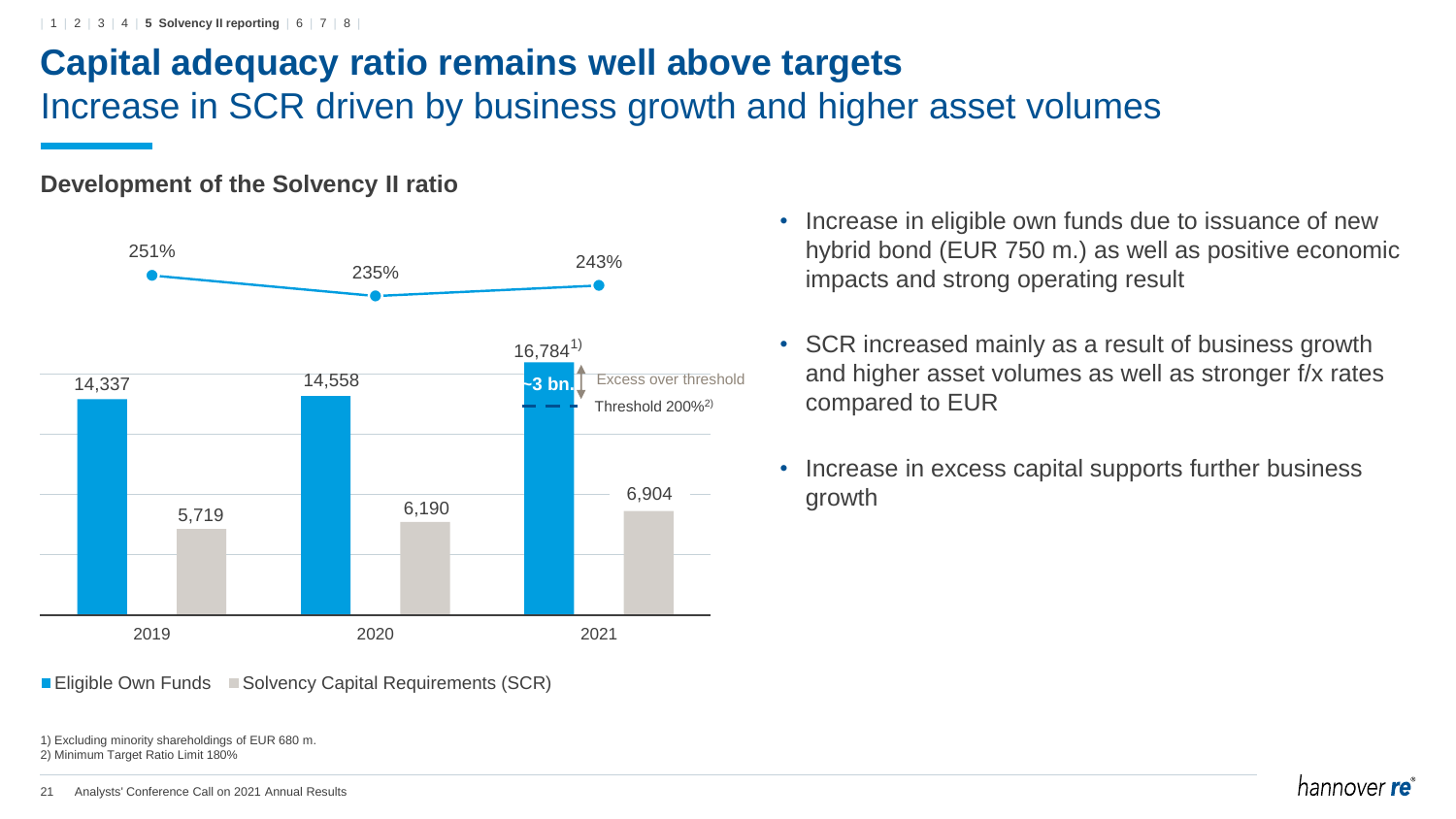<span id="page-21-0"></span>

|                | <b>Group overview</b>             | 2  |
|----------------|-----------------------------------|----|
|                | 2 Property & Casualty reinsurance | 9  |
| 3              | Life & Health reinsurance         | 14 |
| 4              | Investments                       | 17 |
| 5 <sup>5</sup> | Solvency II reporting             | 20 |
| 6 <sup>1</sup> | <b>Target Matrix 2021</b>         | 22 |
|                | Outlook 2022                      | 24 |
| 8              | Appendix                          | 28 |
|                |                                   |    |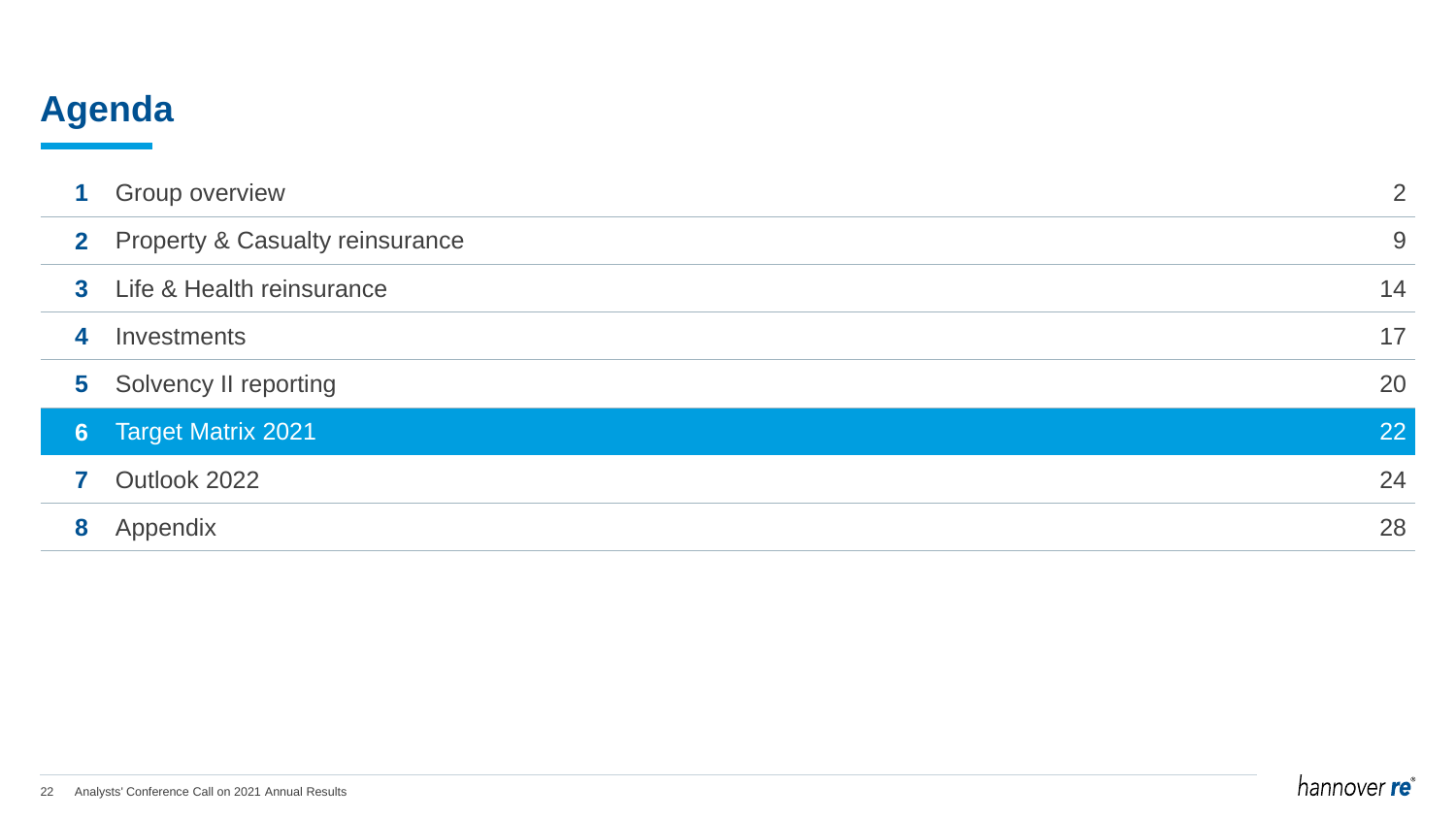# **Target Matrix 2021** Strategy cycle 2021 - 2023

| <b>Business group</b>                      | <b>Key figures</b>                        | <b>Strategic targets</b> | 2021       |                         |
|--------------------------------------------|-------------------------------------------|--------------------------|------------|-------------------------|
| Group                                      | Return on equity <sup>1)</sup>            | 900 bps above risk-free  | 10.8%      |                         |
|                                            | Solvency ratio <sup>2)</sup>              | $\geq 200\%$             | 243%       | $\checkmark$            |
| <b>Property &amp; Casualty reinsurance</b> | Gross premium growth <sup>3)</sup>        | $\geq 5\%$               | $+16.3%$   | $\checkmark$            |
|                                            | EBIT growth <sup>4)</sup>                 | $\geq 5\%$               | $+83.7%$   | $\checkmark$            |
|                                            | <b>Combined ratio</b>                     | $\leq 96\%$              | 97.7%      |                         |
|                                            | XROCA <sup>5</sup>                        | $\geq 2\%$               | 11.9%      | $\overline{\vee}$       |
| Life & Health reinsurance                  | Gross premium growth <sup>3)</sup>        | $\geq 3\%$               | $+5.5%$    | $\overline{\mathsf{v}}$ |
|                                            | EBIT growth <sup>4)</sup>                 | $\geq 5\%$               | $-43.2%$   |                         |
|                                            | Value of New Business (VNB) <sup>6)</sup> | $\ge$ EUR 250 m.         | EUR 326 m. |                         |
|                                            | XROCA <sup>5</sup>                        | $\geq 2\%$               | $-11.3%$   |                         |

1) After tax; risk-free: 5-year average return of 10-year German government bonds 2) According to our internal capital model and Solvency II requirements

3) Average annual growth at constant f/x rates 4) Average annual growth at constant f/x rates 4)

5) Excess return (one-year economic profit in excess of the cost of capital) on allocated economic capital 6) Based on Solvency II principles; pre-tax reporting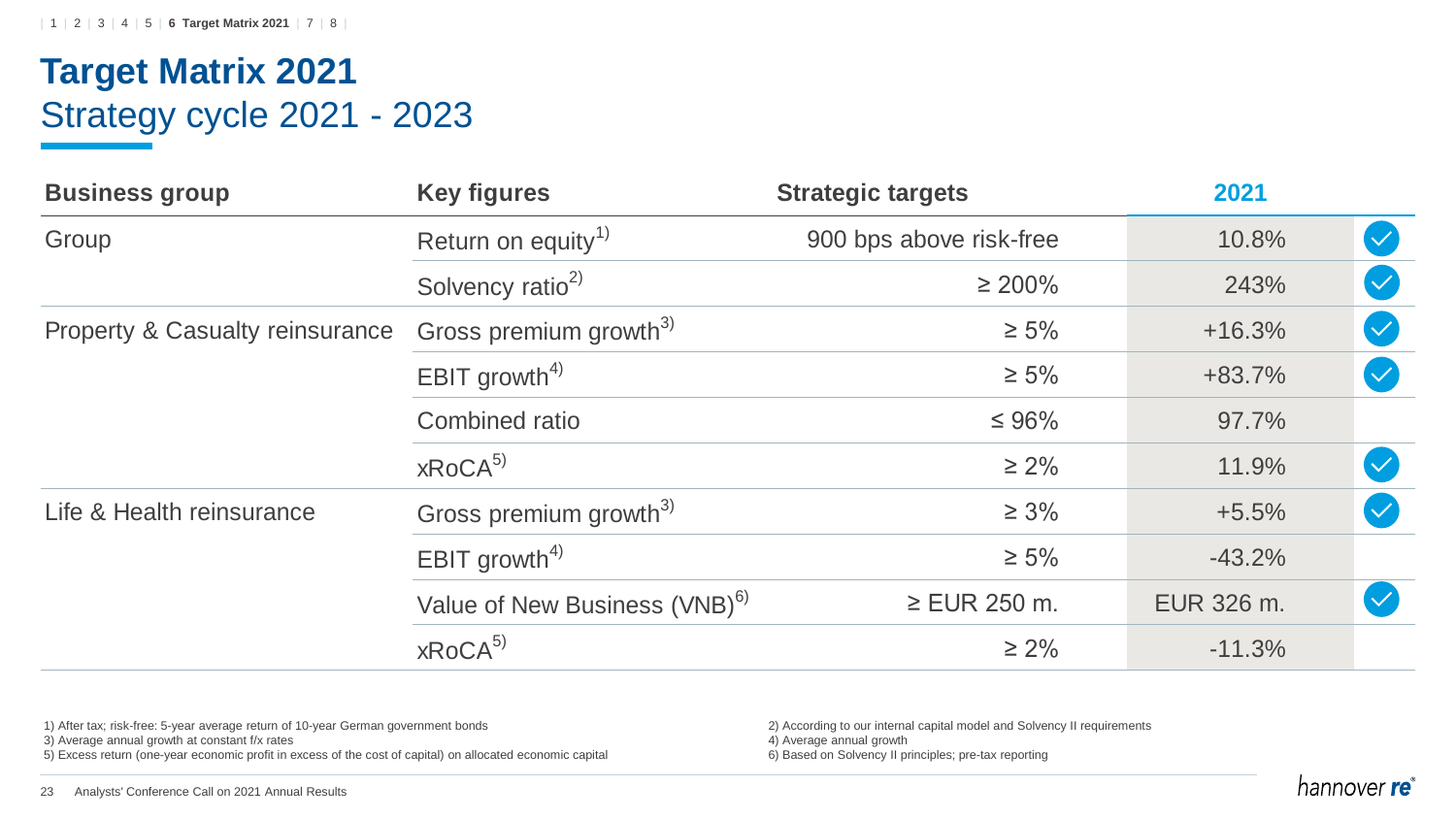<span id="page-23-0"></span>

|              | <b>Group overview</b>             | $\overline{2}$ |
|--------------|-----------------------------------|----------------|
|              | 2 Property & Casualty reinsurance | 9              |
| $\mathbf{3}$ | Life & Health reinsurance         | 14             |
| 4            | Investments                       | 17             |
| 5            | Solvency II reporting             | 20             |
| 6            | <b>Target Matrix 2021</b>         | 22             |
| $\mathbf{7}$ | Outlook 2022                      | 24             |
| 8            | Appendix                          | 28             |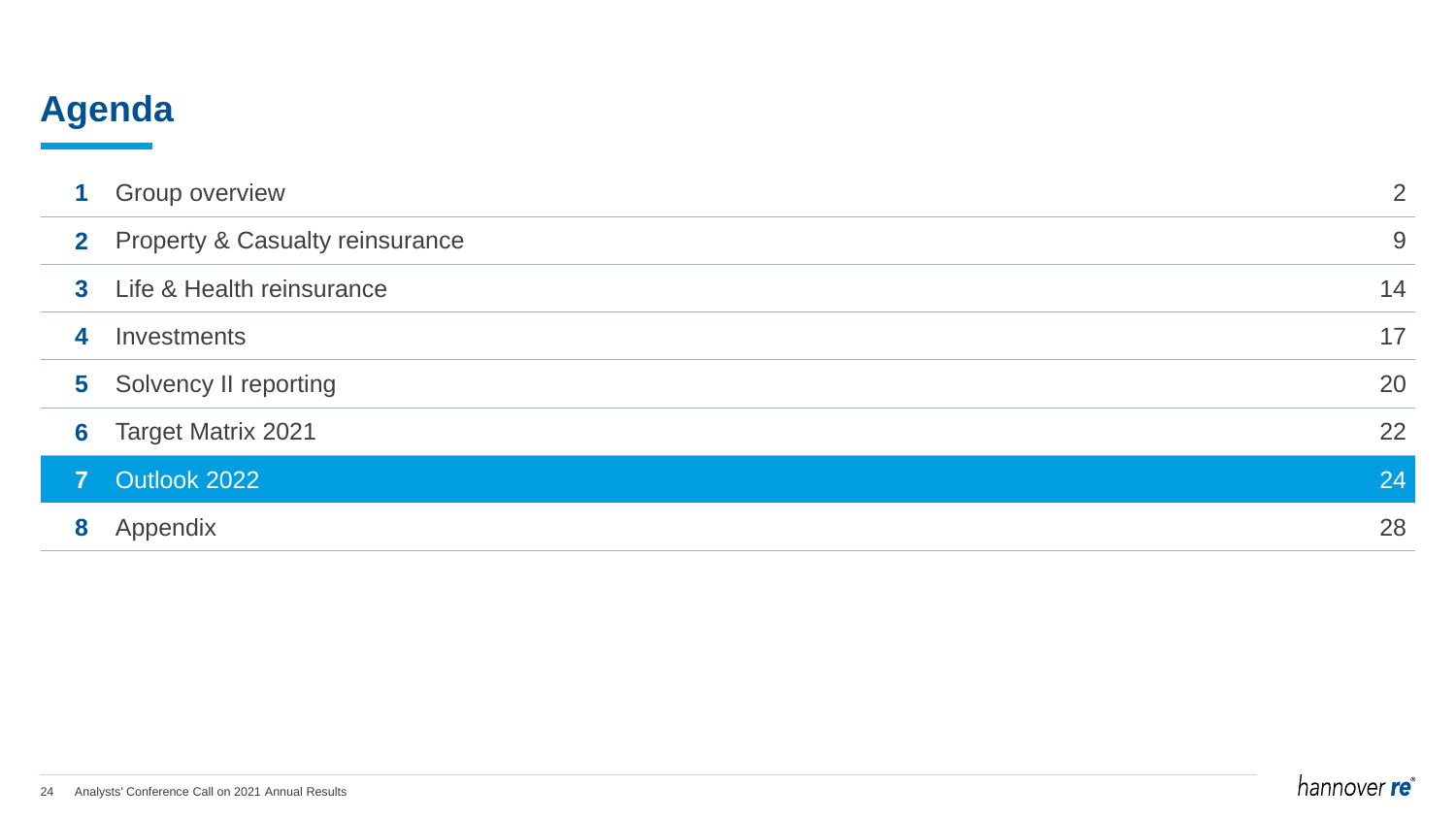| 1 | 2 | 3 | 4 | 5 | 6 | **7 Outlook 2022** | 8 |

# **Profitability above margin requirements in Property & Casualty** Financial year 2022

|                            | <b>Reporting categories</b>               | Volume <sup>1)</sup>         | Profitability <sup>2)</sup> |
|----------------------------|-------------------------------------------|------------------------------|-----------------------------|
| <b>Regional</b><br>markets | $EMEA^{3)}$                               |                              | ÷                           |
|                            | Americas <sup>3)</sup>                    | $\sqrt{2}$                   | ÷                           |
|                            | APAC <sup>3</sup>                         | $\left( \rightarrow \right)$ | $+/-$                       |
|                            | <b>Structured Reinsurance and ILS</b>     | $\mathcal{F}$                | ╋                           |
| <b>Worldwide</b>           | <b>Credit, Surety and Political Risks</b> | $\overline{\phantom{a}}$     | $+/-$                       |
| markets                    | <b>Facultative Reinsurance</b>            | $\overline{z}$               | ÷                           |
|                            | <b>Aviation and Marine</b>                | $\mathbf{z}$                 | ╋                           |
|                            | <b>Agricultural Risks</b>                 | $\overline{\mathcal{L}}$     | +/-                         |

1) In EUR, development in original currencies can be different

 $2$ ) ++ = well above CoC; + = above CoC; +/- = CoC earned; - = below Cost of Capital (CoC)

3) All lines of business except those stated separately

4) Decreasing premium volume due to reduced mandatory cession from HDI Global Specialty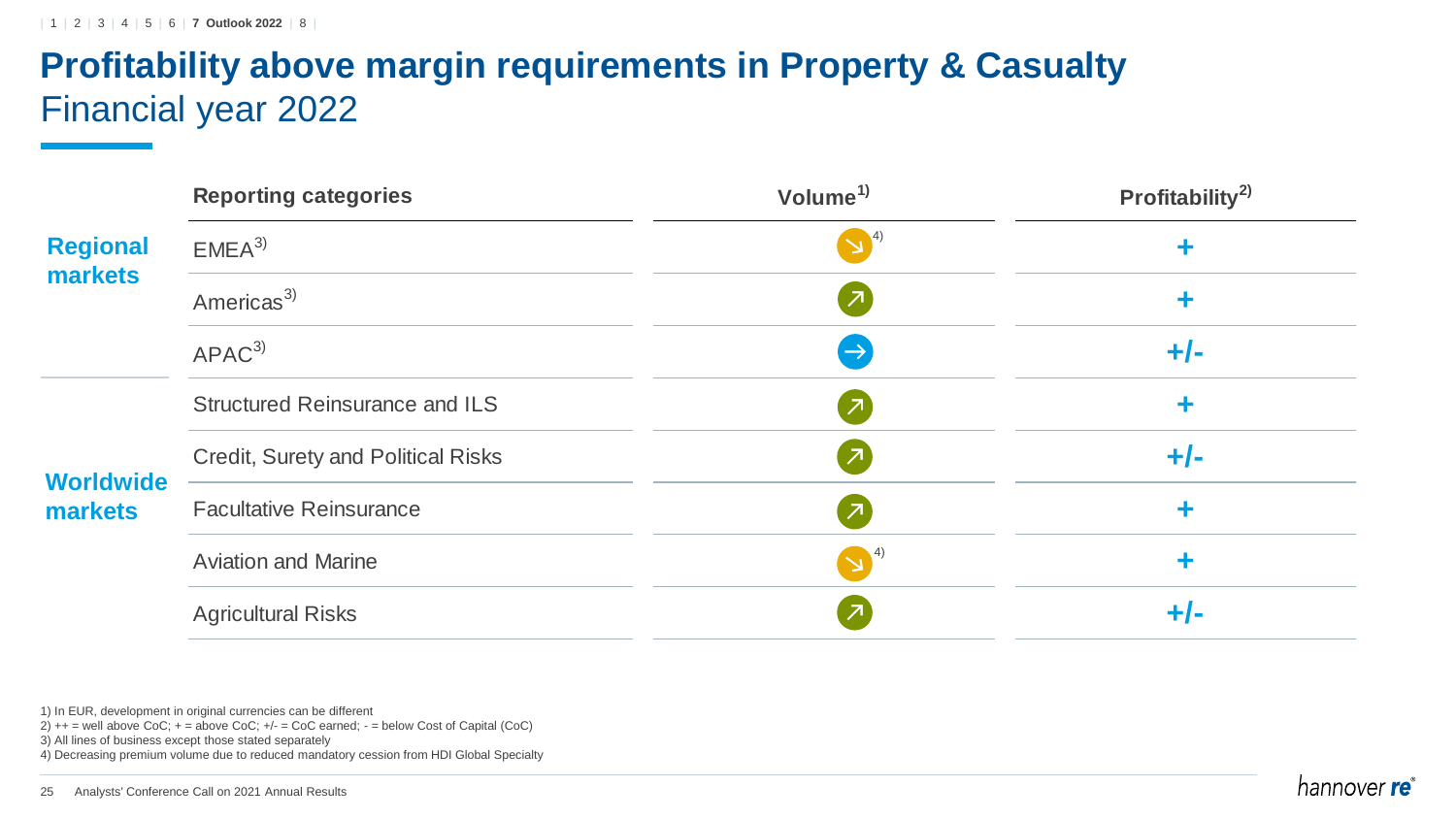# **Profitability in Life & Health further impacted by Covid-19** Financial year 2022

| <b>Reporting categories</b> | Volume <sup>1)</sup>              | Profitability <sup>2)</sup> |
|-----------------------------|-----------------------------------|-----------------------------|
| <b>Financial solutions</b>  | $\sum_{i=1}^{3}$                  | **                          |
| Longevity                   | $\overline{\boldsymbol{\lambda}}$ |                             |
| Mortality                   | $\rightarrow$                     | ÷                           |
| <b>Morbidity</b>            | $\blacktriangleright$             | <b>COL</b>                  |

1) In EUR, development in original currencies can be different

 $2)$  ++ = well above CoC; + = above CoC; +/- = CoC earned; - = below Cost of Capital (CoC)

3) Business volume including contracts not reflected in premium income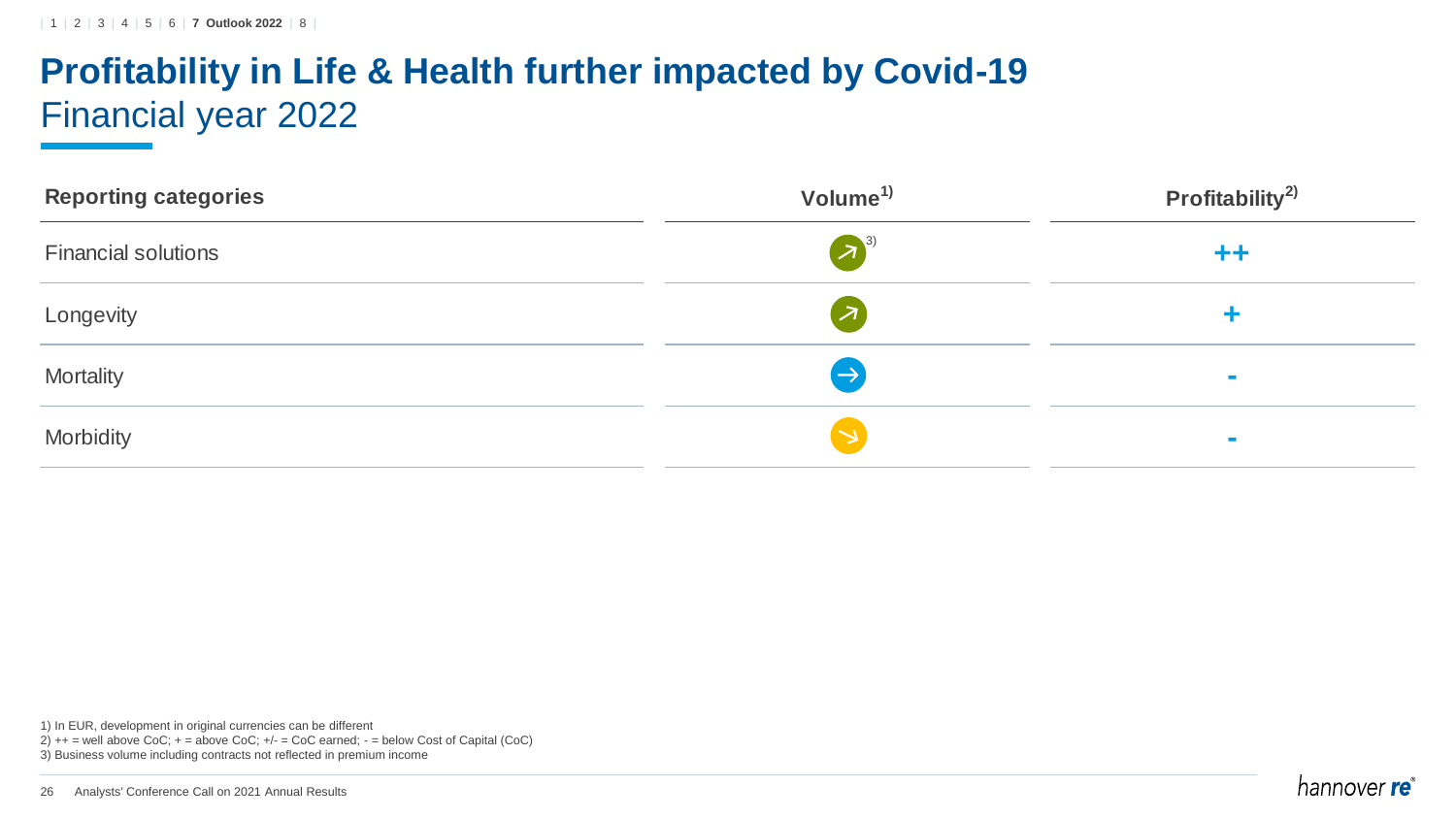#### **Guidance for 2022**

#### **Hannover Re Group**

| $\bullet$ . | Gross written premium <sup>1)</sup> | $\geq 5\%$        |
|-------------|-------------------------------------|-------------------|
| $\bullet$ . | Return on investment <sup>2)</sup>  | $\geq 2.3\%$      |
| $\bullet$   | Group net income $2$ )              | EUR 1.4 - 1.5 bn. |
| $\bullet$   | Ordinary dividend                   | $\ge$ prior year  |

• Special dividend **interest and interest capitalisation** exceeds capital requirements for future growth and profit targets are achieved

1) At unchanged f/x rates

2) Subject to no major distortions in capital markets and/or major losses in 2022 not exceeding the large loss budget of EUR 1.4 bn. and no material Covid-19 impact in L&H

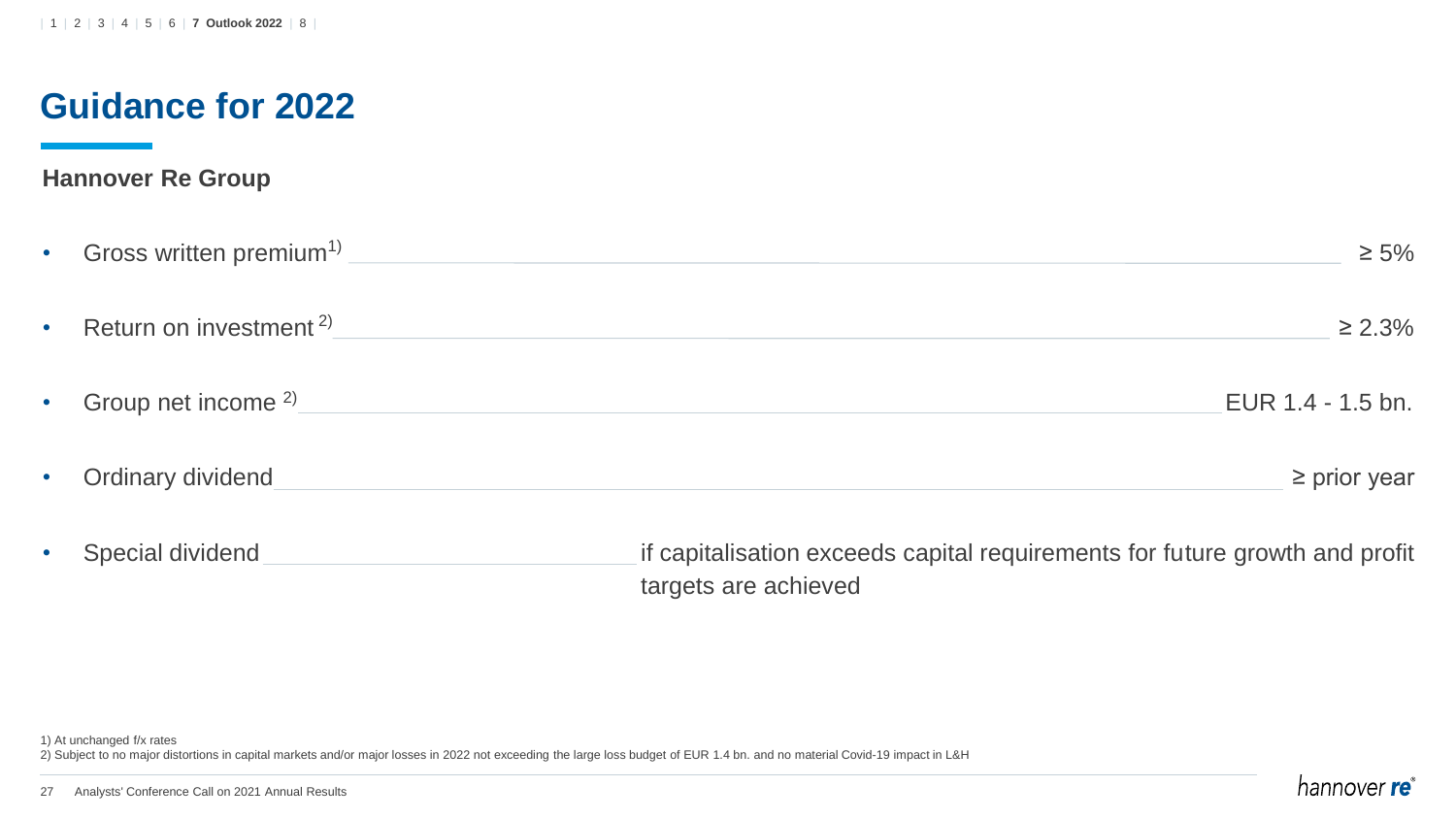<span id="page-27-0"></span>

|                | <b>Group overview</b>             | $\overline{2}$ |
|----------------|-----------------------------------|----------------|
|                | 2 Property & Casualty reinsurance | 9              |
| 3 <sup>1</sup> | Life & Health reinsurance         | 14             |
| 4              | Investments                       | 17             |
| 5              | Solvency II reporting             | 20             |
| 6              | <b>Target Matrix 2021</b>         | 22             |
|                | Outlook 2022                      | 24             |
| 8              | Appendix                          | 28             |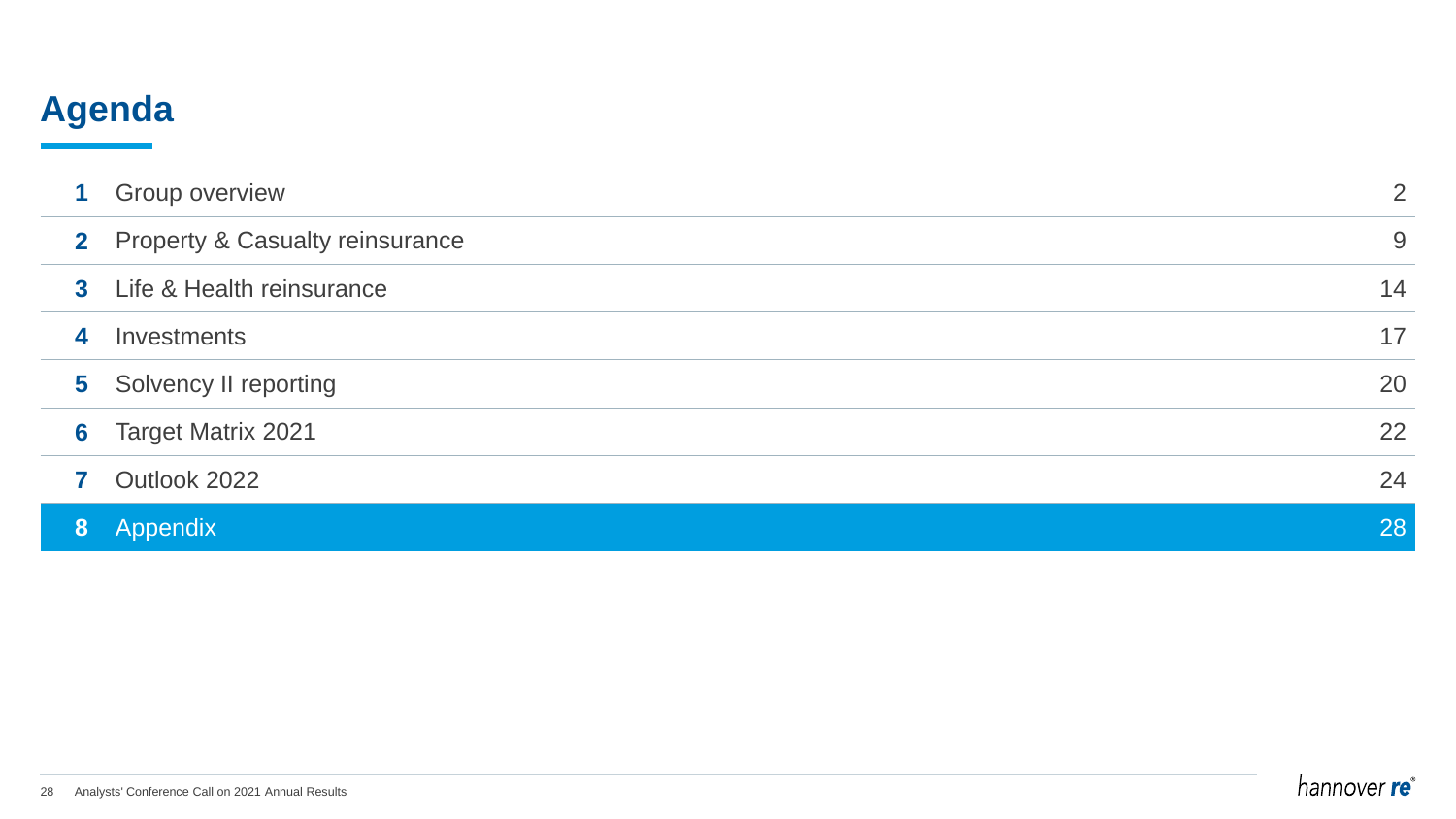# **Our business groups at a glance** 2021 vs. 2020

|                                                   |        | <b>Property &amp; Casualty R/I</b> |            | Life & Health R/I |       | <b>Total</b> |        |        |          |
|---------------------------------------------------|--------|------------------------------------|------------|-------------------|-------|--------------|--------|--------|----------|
| in m. EUR                                         | 2020   | 2021                               | Δ          | 2020              | 2021  | Δ            | 2020   | 2021   | Δ        |
| Gross written premium                             | 16,744 | 19,224                             | $+14.8%$   | 8,026             | 8,538 | $+6.4%$      | 24,770 | 27,762 | $+12.1%$ |
| Net premium earned                                | 14,205 | 16,624                             | $+17.0%$   | 7,155             | 7,519 | $+5.1%$      | 21,361 | 24,144 | $+13.0%$ |
| Net underwriting result                           | (274)  | 335                                |            | (639)             | (814) | $+27.5%$     | (913)  | (479)  | $-47.5%$ |
| Net underwriting result incl. funds withheld      | (224)  | 383                                |            | (467)             | (595) | $+27.2%$     | (691)  | (211)  | $-69.4%$ |
| Net investment income                             | 987    | 1,343                              | $+36.0%$   | 695               | 599   | $-13.9%$     | 1,685  | 1,943  | $+15.3%$ |
| From assets under own management                  | 937    | 1,295                              | $+38.2%$   | 524               | 379   | $-27.7%$     | 1,464  | 1,675  | $+14.4%$ |
| From funds withheld                               | 50     | 49                                 | $-3.8%$    | 171               | 220   | $+28.3%$     | 222    | 268    | $+21.0%$ |
| Other income and expenses                         | 109    | (166)                              |            | 336               | 439   | $+30.5%$     | 441    | 271    | $-38.6%$ |
| <b>Operating profit/loss (EBIT)</b>               | 823    | 1,512                              | $+83.7%$   | 393               | 223   | $-43.2%$     | 1,214  | 1,735  | $+42.9%$ |
| Financing costs                                   | (2)    | (2)                                | $-0.6%$    | (2)               | (2)   | $-0.7%$      | (90)   | (83)   | $-7.9%$  |
| Net income before taxes                           | 821    | 1,510                              | $+84.0%$   | 392               | 222   | $-43.4%$     | 1,124  | 1,652  | $+47.0%$ |
| <b>Taxes</b>                                      | (172)  | (360)                              | +109.0%    | (61)              | (24)  | $-60.4%$     | $-205$ | (352)  | $+71.4%$ |
| <b>Net income</b>                                 | 649    | 1,150                              | $+77.3%$   | 331               | 198   | $-40.2%$     | 919    | 1,300  | $+41.5%$ |
| Non-controlling interest                          | 34     | 68                                 | $+100.0\%$ | $\overline{2}$    |       | $-41.8%$     | 36     | 69     | $+92.9%$ |
| <b>Group net income</b>                           | 615    | 1,082                              | $+76.1%$   | 329               | 197   | $-40.2%$     | 883    | 1,231  | $+39.4%$ |
| Retention                                         | 90.3%  | 90.1%                              |            | 89.8%             | 88.2% |              | 90.1%  | 89.5%  |          |
| Combined ratio (incl. interest on funds withheld) | 101.6% | 97.7%                              |            |                   |       |              |        |        |          |
| EBIT margin (EBIT / Net premium earned)           | 5.8%   | 9.1%                               |            | 5.5%              | 3.0%  |              | 5.7%   | 7.2%   |          |
| Tax ratio                                         | 21.0%  | 23.8%                              |            | 15.5%             | 10.9% |              | 18.2%  | 21.3%  |          |
| Earnings per share (in EUR)                       | 5.10   | 8.98                               |            | 2.73              | 1.63  |              | 7.32   | 10.21  |          |

2020 restated pursuant to IAS 8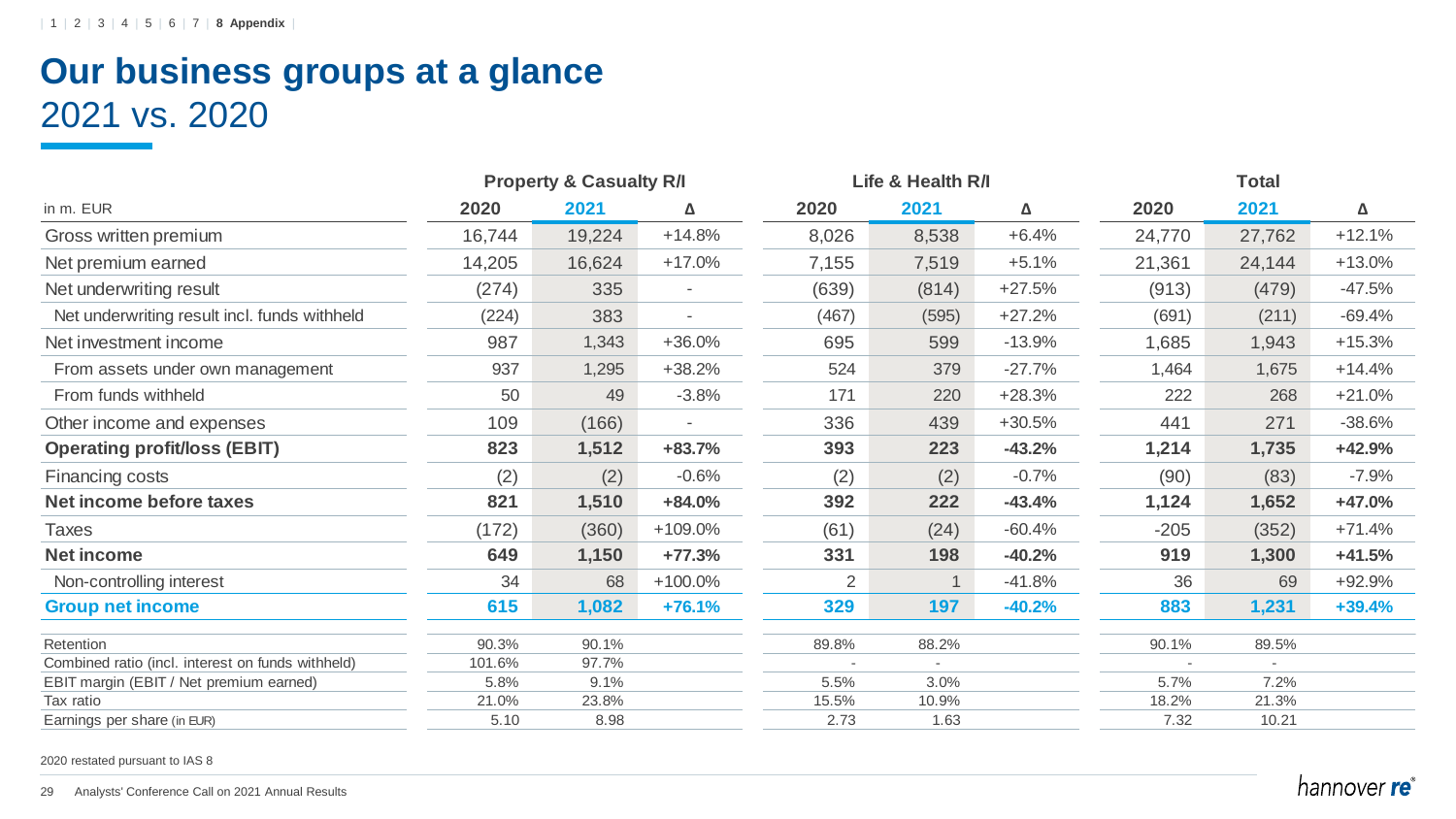# **Our business groups at a glance** Q4/2021 vs. Q4/2020

|                                                   |         | <b>Property &amp; Casualty R/I</b> |           | Life & Health R/I |                | <b>Total</b> |         |                |          |
|---------------------------------------------------|---------|------------------------------------|-----------|-------------------|----------------|--------------|---------|----------------|----------|
| in m. EUR                                         | Q4/2020 | Q4/2021                            | Δ         | Q4/2020           | Q4/2021        | Δ            | Q4/2020 | Q4/2021        | Δ        |
| Gross written premium                             | 3,396   | 3,955                              | $+16.4%$  | 2,079             | 2,188          | $+5.2%$      | 5,475   | 6,143          | $+12.2%$ |
| Net premium earned                                | 3,693   | 4,548                              | $+23.1%$  | 1,896             | 1,962          | $+3.5%$      | 5,589   | 6,510          | $+16.5%$ |
| Net underwriting result                           | (87)    | 115                                |           | (222)             | (317)          | $+42.5%$     | (309)   | (202)          | $-34.7%$ |
| Net underwriting result incl. funds withheld      | (78)    | 131                                |           | (174)             | (279)          | $+60.5%$     | (252)   | (148)          | $-41.1%$ |
| Net investment income                             | 279     | 354                                | $+26.7%$  | 221               | 232            | $+5.2%$      | 500     | 586            | $+17.1%$ |
| From assets under own management                  | 270     | 338                                | $+25.1%$  | 172               | 195            | $+12.9%$     | 443     | 532            | $+20.2%$ |
| From funds withheld                               | 9       | 16                                 | $+72.8%$  | 48                | 38             | $-22.2%$     | 58      | 54             | $-6.9%$  |
| Other income and expenses                         | 42      | $-17$                              | $-141.0%$ | 79                | 88             | $+10.9%$     | 120     | 70             | $-41.6%$ |
| <b>Operating profit/loss (EBIT)</b>               | 235     | 451                                | $+92.4%$  | 78                | 3              | $-95.9%$     | 311     | 454            | +45.9%   |
| Financing costs                                   | (1)     | (1)                                | $+3.4%$   | (0)               | (0)            | $-12.4%$     | (19)    | (22)           | $+15.8%$ |
| Net income before taxes                           | 234     | 451                                | $+92.6%$  | 77                | 3              | $-96.4%$     | 293     | 433            | +47.9%   |
| Taxes                                             | (24)    | (84)                               |           | (44)              | 44             |              | (63)    | (33)           | $-47.3%$ |
| <b>Net income</b>                                 | 210     | 367                                | $+74.8%$  | 33                | 47             | $+42.7%$     | 229     | 399            | $+74.1%$ |
| Non-controlling interest                          | 13      | 24                                 | $+77.5%$  |                   | $\overline{0}$ | $-62.7%$     | 14      | 24             | $+69.8%$ |
| <b>Group net income</b>                           | 197     | 343                                | $+74.6%$  | 32                | 47             | $+45.3%$     | 215     | 375            | $+74.4%$ |
| Retention                                         | 90.1%   | 89.1%                              |           | 90.7%             | 88.0%          |              | 90.3%   | 88.7%          |          |
| Combined ratio (incl. interest on funds withheld) | 102.1%  | 97.1%                              |           |                   |                |              |         | $\blacksquare$ |          |
| EBIT margin (EBIT / Net premium earned)           | 6.3%    | 9.9%                               |           | 4.1%              | 0.2%           |              | 5.6%    | 7.0%           |          |
| Tax ratio                                         | 10.3%   | 18.6%                              |           | 57.1%             |                |              | 21.6%   | 7.7%           |          |
| Earnings per share (in EUR)                       | 1.63    | 2.85                               |           | 0.27              | 0.39           |              | 1.78    | 3.11           |          |

2020 restated pursuant to IAS 8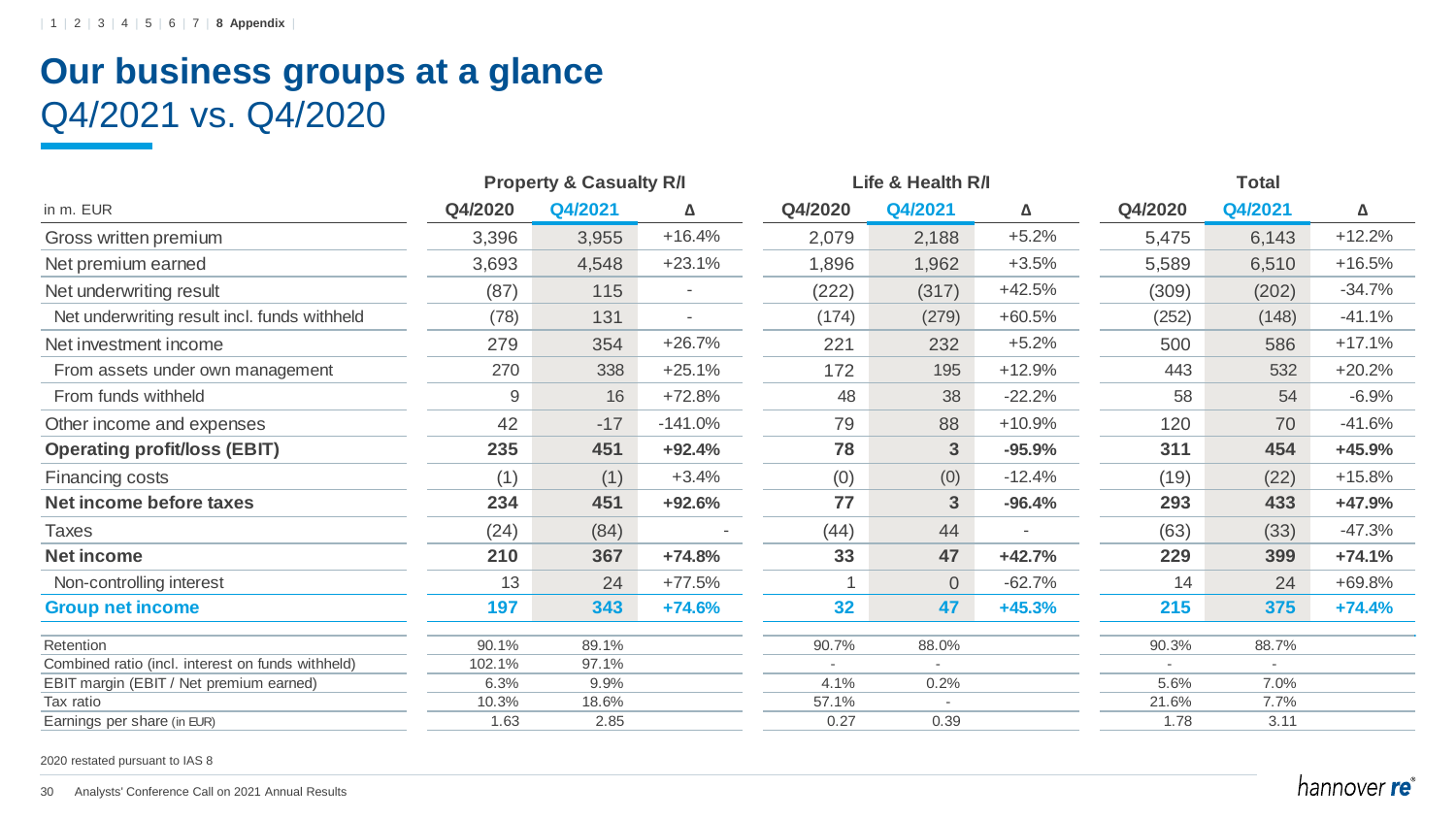#### | 1 | 2 | 3 | 4 | 5 | 6 | 7 | **8 Appendix** |

# **Efficient capital deployment supported by significant diversification** Increase in own funds and capital requirements in line with business growth

#### **Solvency Capital Requirements** in m. EUR





As at 31 December 2021 (2020)

Solvency capital requirements based on the internal model

Capital allocation based on Tail Value-at-Risk taking account of the dependencies between risk categories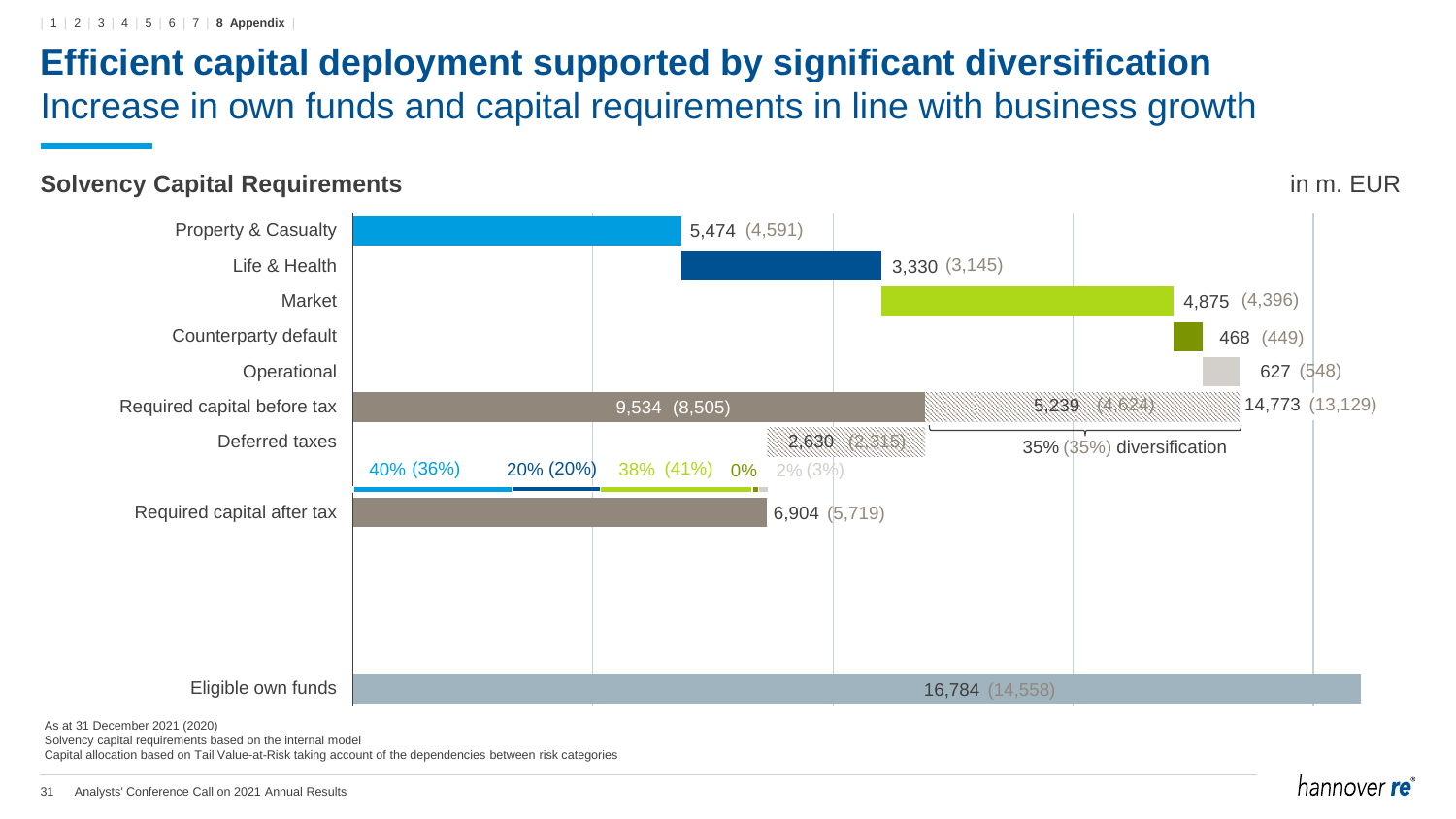#### | 1 | 2 | 3 | 4 | 5 | 6 | 7 | **8 Appendix** |

## **High-quality capital base with 82% Tier 1** Unutilised Tier 2 provides additional flexibility

#### **Reconciliation of IFRS Shareholders' equity vs. Solvency II own funds** *in m. EUR*

81% 12,756 627 3,365 1,591 15,156 722 680  $\frac{3\%}{0.8\%}$ 2,497 3% 15% 817 **16,784** Shareholders' equity incl. minorities (IFRS) Adjustments for Adjustments for assets under own management technical provisions Adjustments Excess of assets due to tax effects over liabilities and others Foreseeable dividends<sup>1)</sup> Minority haircut **Hybrid** capital Basic own funds after deductions Unutilised Tier 2 capacity Tier 3 capital 2) Tier 2 capital Tier 1 hybrid capital Tier 1 unrestricted capital

As at 31 December 2021

1) Foreseeable dividends and distributions incl. non-controlling interests 2) Net deferred tax assets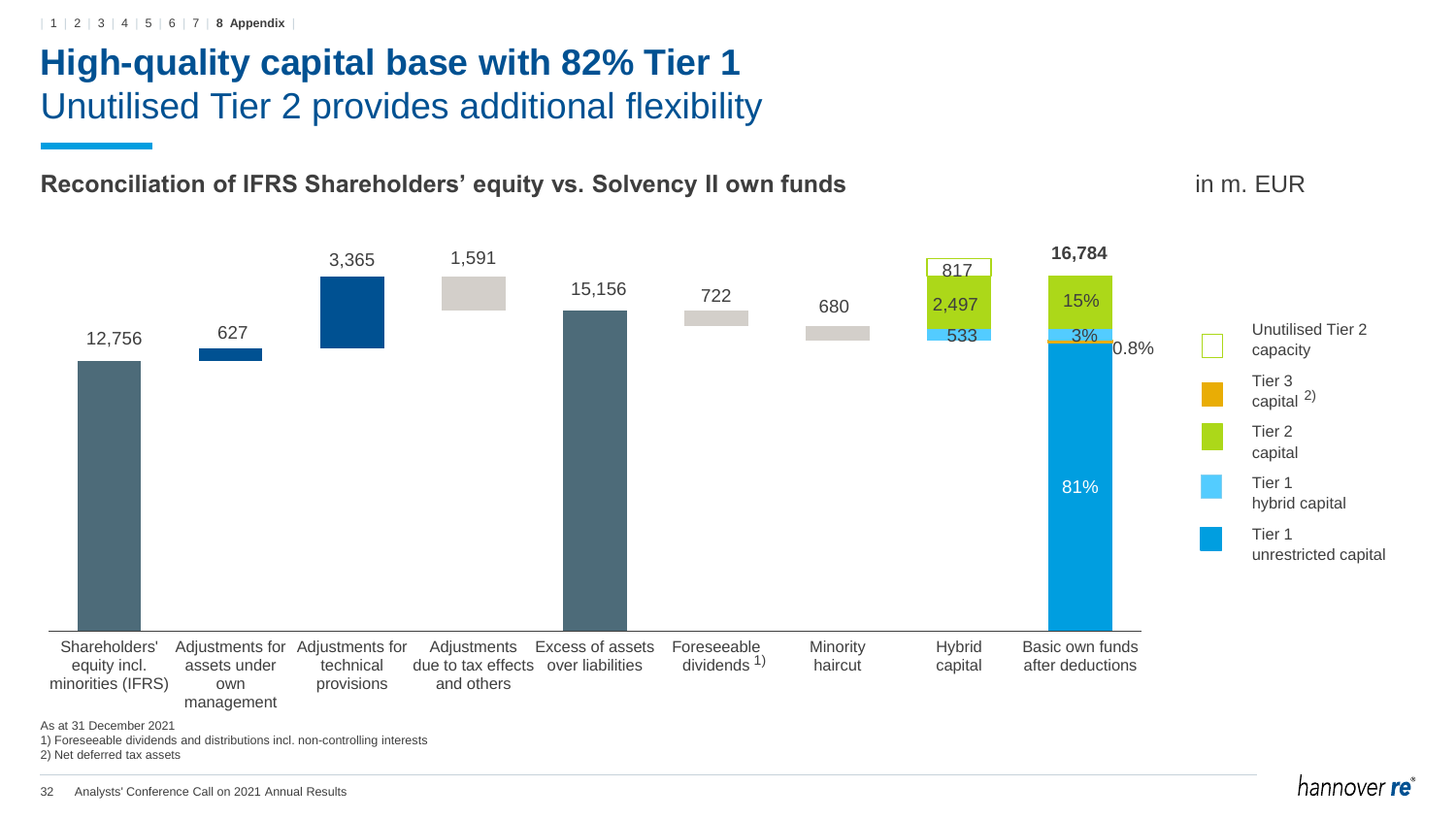## **Well-balanced international portfolio growth**



2020 restated pursuant to IAS 8

hannover re<sup>®</sup>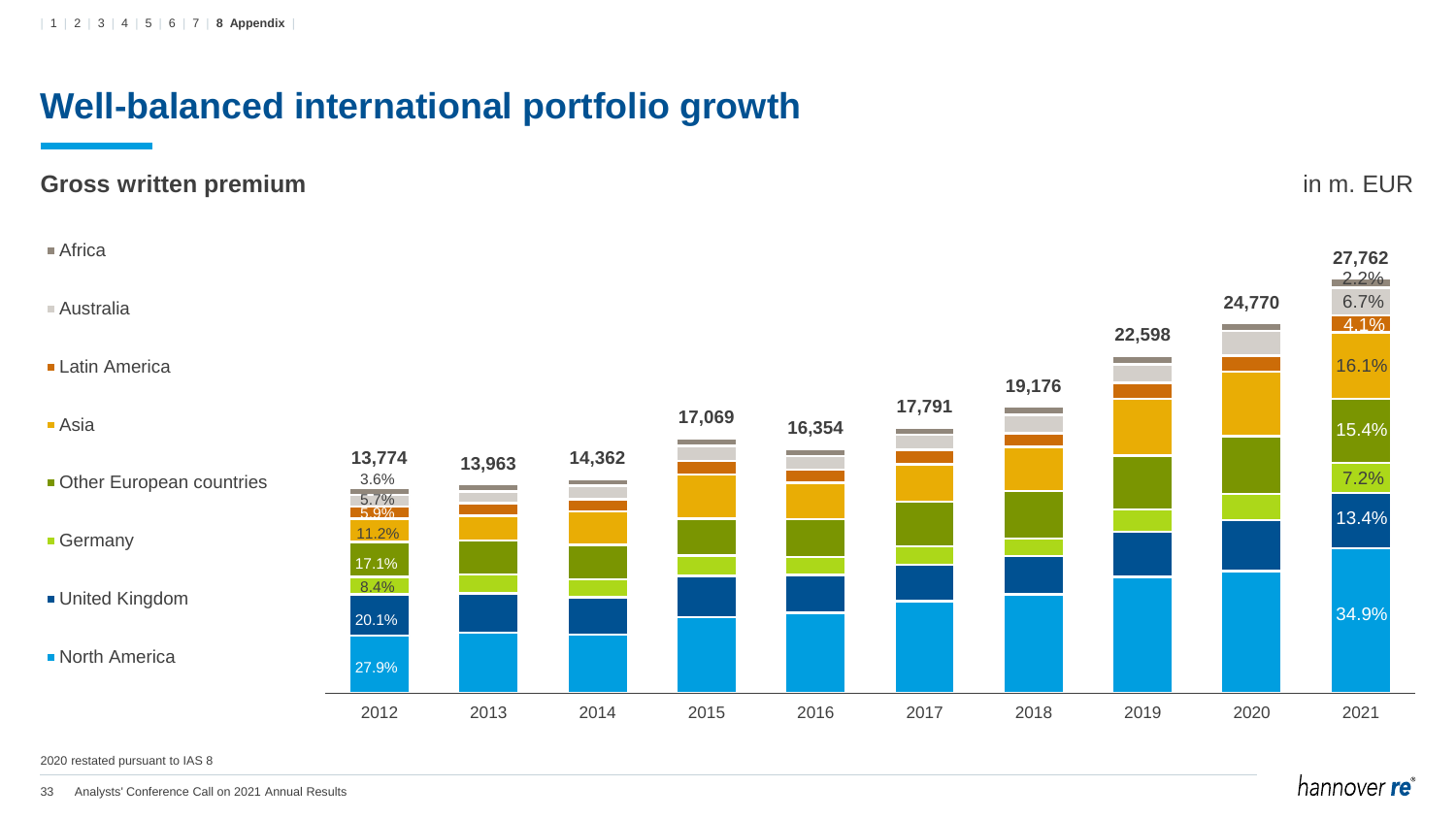#### | 1 | 2 | 3 | 4 | 5 | 6 | 7 | **8 Appendix** |

# **Property & Casualty reinsurance: strong and diversified growth** 5-year CAGR: +15.9%

26% 26% 25% 26% 25% 20% 20% 21% 22% 23% 8% 11% 12% 13% 13% 24% 24% 24% 21% 24% 6% 6% 5% 5% 4% 8% 6% 6% 5% 5%  $5%$  $4%$  $4%$  $4\%$ 3% 3% 3% 3%  $4%$ 3% **10,711 11,976 14,781 16,744 19,224** 2017 2018 2019 2020 2021 **Agricultural Risks** Aviation and Marine ■ Facultative R/I Credit, Surety and Political Risks ■ Structured R/I and ILS  $APAC<sup>1</sup>$ Americas<sup>1)</sup>  $EMEA<sup>1</sup>$ 

**GWP split by reporting categories** in m. EUR

**Gross written premium split by regions**



1) All lines of Property & Casualty reinsurance except those stated separately 2020 restated pursuant to IAS 8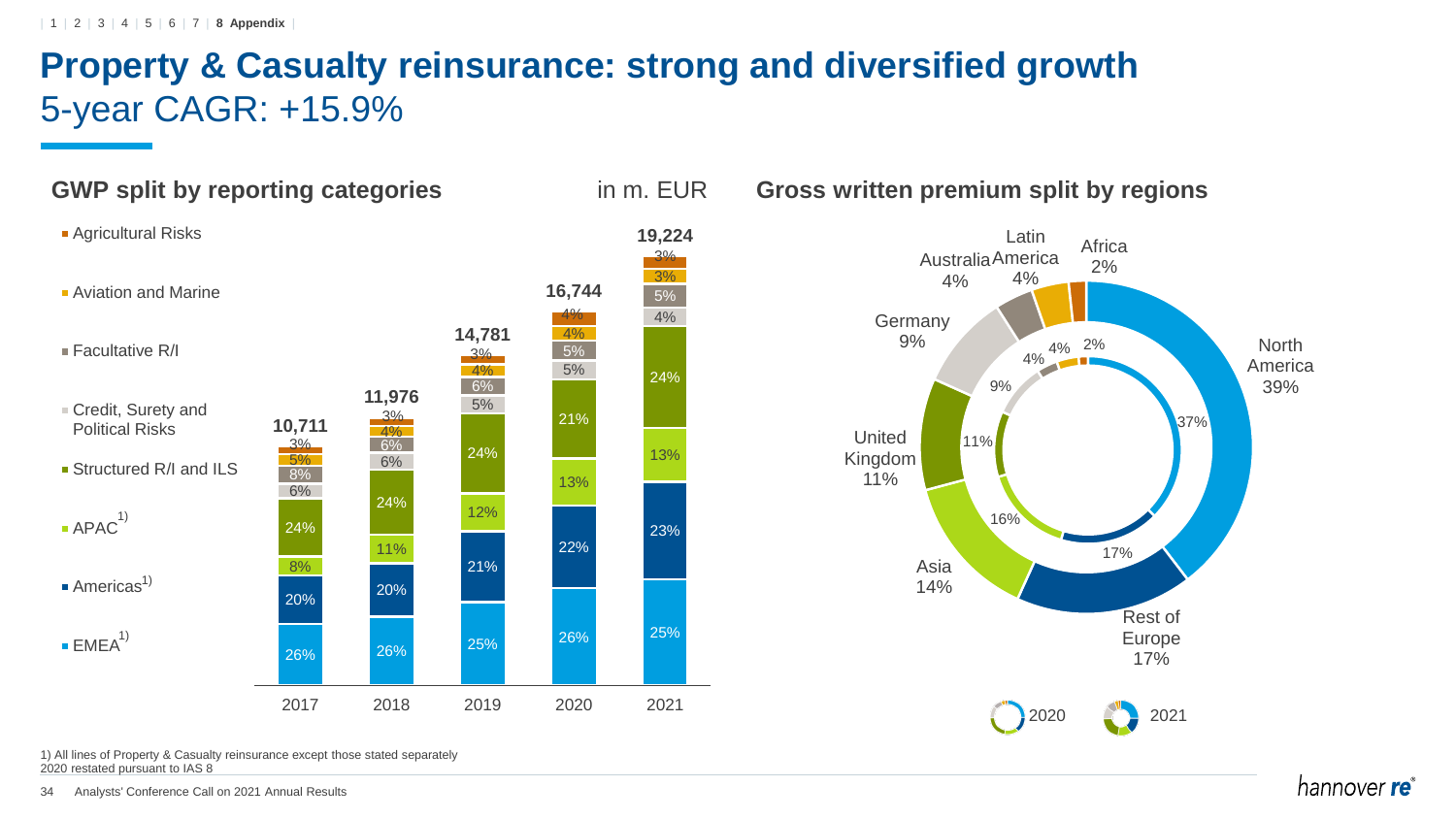#### | 1 | 2 | 3 | 4 | 5 | 6 | 7 | **8 Appendix** |

## **Life & Health reinsurance: diversified growth in line with strategic target** 5-year CAGR: +3.6%

18 % 18% 18% 16% 13% 13% 16% 13% 13% 13% 16% 16% 16% 17% 45% 42% 42% 38% 38% 24% 27% 29% 30% 29% **7,080 7,200 7,816 8,026 8,538** 2017 2018 2019 2020 2021 **Morbidity Mortality Longevity Financial solutions** 

**GWP split by reporting categories** in m. EUR **Gross written premium split by regions**



2020 restated pursuant to IAS 8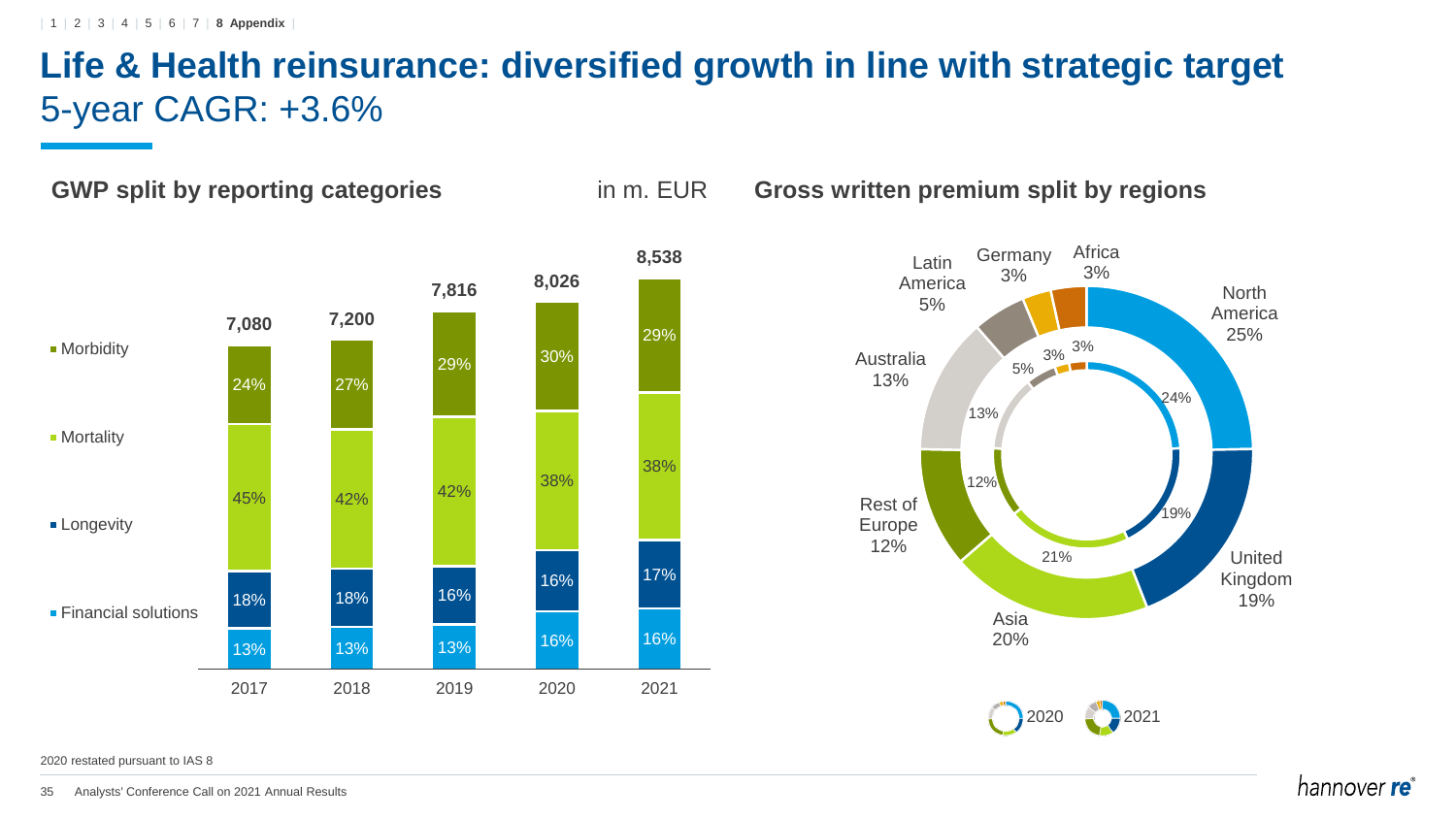# **Stress tests on assets under own management**  Ongoing focus on credit exposures

| <b>Portfolio</b>                   | <b>Scenario</b> | <b>Change in market</b><br>value<br>in m. EUR | <b>Change in OCI before</b><br>tax<br>in m. EUR |
|------------------------------------|-----------------|-----------------------------------------------|-------------------------------------------------|
| Equity (listed and private equity) | $-10%$          | $-206$                                        | $-206$                                          |
|                                    | $-20%$          | $-412$                                        | $-412$                                          |
| <b>Fixed-income securities</b>     | $+50$ bps       | $-1,422$                                      | $-1,376$                                        |
|                                    | $+100$ bps      | $-2,767$                                      | $-2,676$                                        |
| Credit spreads                     | $+50%$          | $-796$                                        | $-793$                                          |

As at 31 December 2021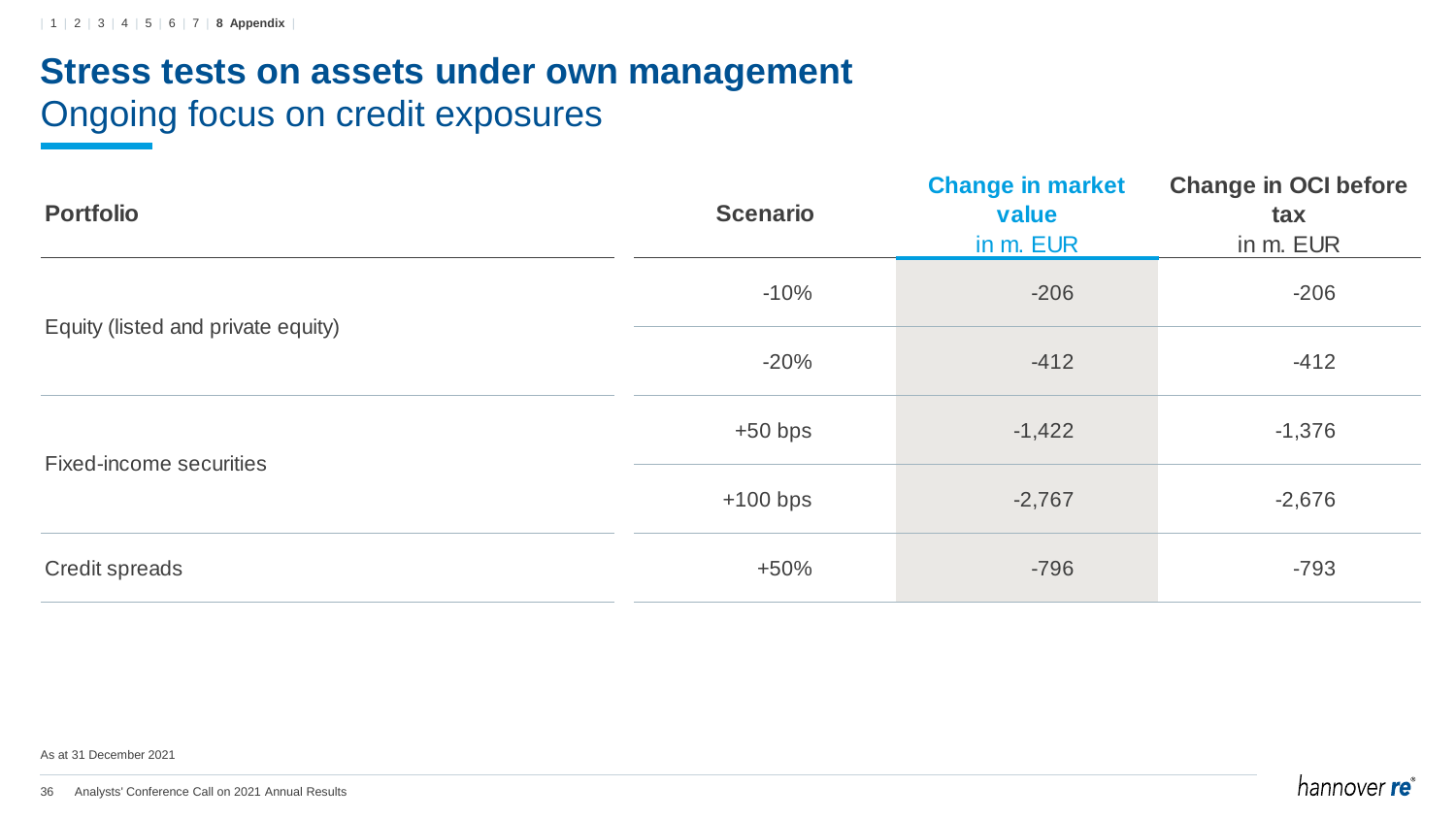### **High-quality fixed-income book well balanced**

| <b>High-quality fixed-income book well balanced</b><br>Geographical allocation mainly in accordance with our broad business diversification |                    |                      |                   |                                                     |                                           |              |  |  |
|---------------------------------------------------------------------------------------------------------------------------------------------|--------------------|----------------------|-------------------|-----------------------------------------------------|-------------------------------------------|--------------|--|--|
|                                                                                                                                             | <b>Governments</b> | Semi-<br>governments | <b>Corporates</b> | Pfandbriefe,<br><b>Covered bonds,</b><br><b>ABS</b> | <b>Short-term</b><br>investments,<br>cash | <b>Total</b> |  |  |
| <b>AAA</b>                                                                                                                                  | 75%                | 53%                  | 1%                | 60%                                                 | $\overline{\phantom{a}}$                  | 43%          |  |  |
| AA                                                                                                                                          | 10%                | 24%                  | 11%               | 14%                                                 | $\sim$                                    | 13%          |  |  |
| Α                                                                                                                                           | 9%                 | 8%                   | 35%               | 13%                                                 | $\overline{\phantom{a}}$                  | 19%          |  |  |
| <b>BBB</b>                                                                                                                                  | 4%                 | 2%                   | 43%               | 12%                                                 | $\overline{\phantom{a}}$                  | 19%          |  |  |
| $<$ BBB                                                                                                                                     | 2%                 | 13%                  | 11%               | 2%                                                  | $\sim$                                    | 7%           |  |  |
| <b>Total</b>                                                                                                                                | 100%               | 100%                 | 100%              | 100%                                                | $\sim$                                    | 100%         |  |  |
| Germany                                                                                                                                     | 17%                | 27%                  | 3%                | 15%                                                 | 16%                                       | 14%          |  |  |
| <b>UK</b>                                                                                                                                   | 6%                 | 2%                   | 7%                | 7%                                                  | 7%                                        | 6%           |  |  |
| France                                                                                                                                      | 3%                 | 2%                   | 7%                | 7%                                                  | 4%                                        | 4%           |  |  |
| <b>GIIPS</b>                                                                                                                                | $1\%$              | 1%                   | 4%                | 3%                                                  | $0\%$                                     | 2%           |  |  |
| <b>Rest of Europe</b>                                                                                                                       | 4%                 | 17%                  | 15%               | 26%                                                 | 3%                                        | 11%          |  |  |
| <b>USA</b>                                                                                                                                  | 50%                | 13%                  | 34%               | 19%                                                 | 22%                                       | 35%          |  |  |
| Australia                                                                                                                                   | 5%                 | 5%                   | 6%                | 12%                                                 | 12%                                       | 6%           |  |  |
| Asia                                                                                                                                        | 11%                | 15%                  | 11%               | 1%                                                  | 25%                                       | 12%          |  |  |
| <b>Rest of World</b>                                                                                                                        | 4%                 | 18%                  | 13%               | 10%                                                 | 11%                                       | 10%          |  |  |
| <b>Total</b>                                                                                                                                | 100%               | 100%                 | 100%              | 100%                                                | 100%                                      | 100%         |  |  |
| <b>Total b/s values in m. EUR</b>                                                                                                           | 19,303             | 7,749                | 17,574            | 3,421                                               | 1,799                                     | 49,846       |  |  |

IFRS figures as at 31 December 2021

37 Analysts' Conference Call on 2021 Annual Results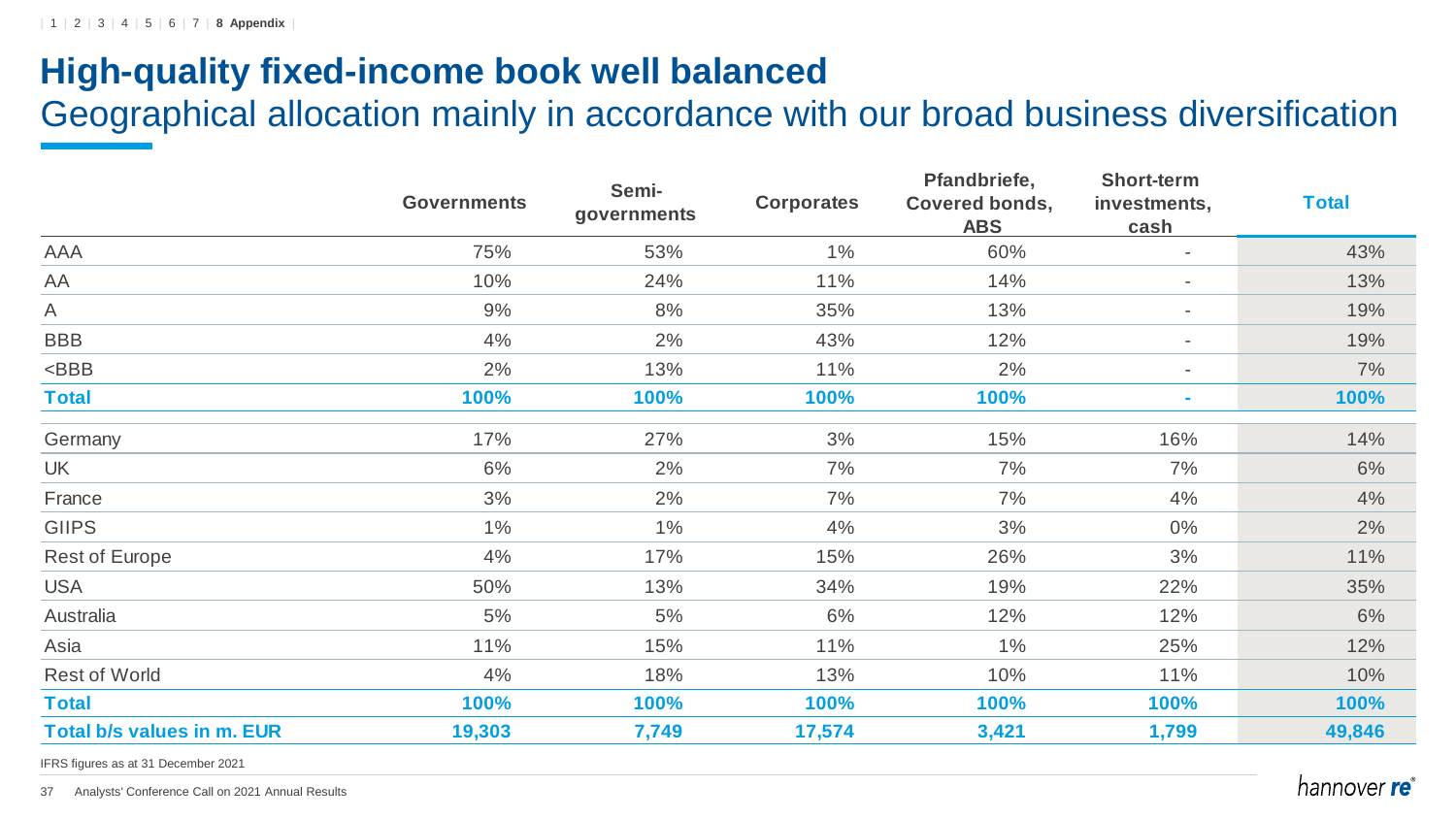# **Currency allocation matches modelled liability profile** Strict duration-neutral strategy continued

#### **Currency split of investments**



- Modified duration of fixed-income mainly congruent with liabilities and currencies
- GBP's higher modified duration predominantly due to life business; EUR driven by hybrid bond issuance

| 2021 | 5.8 |
|------|-----|
| 2020 | 5.8 |
| 2019 | 5.7 |
| 2018 | 4.8 |
| 2017 | 4.8 |

**Modified duration**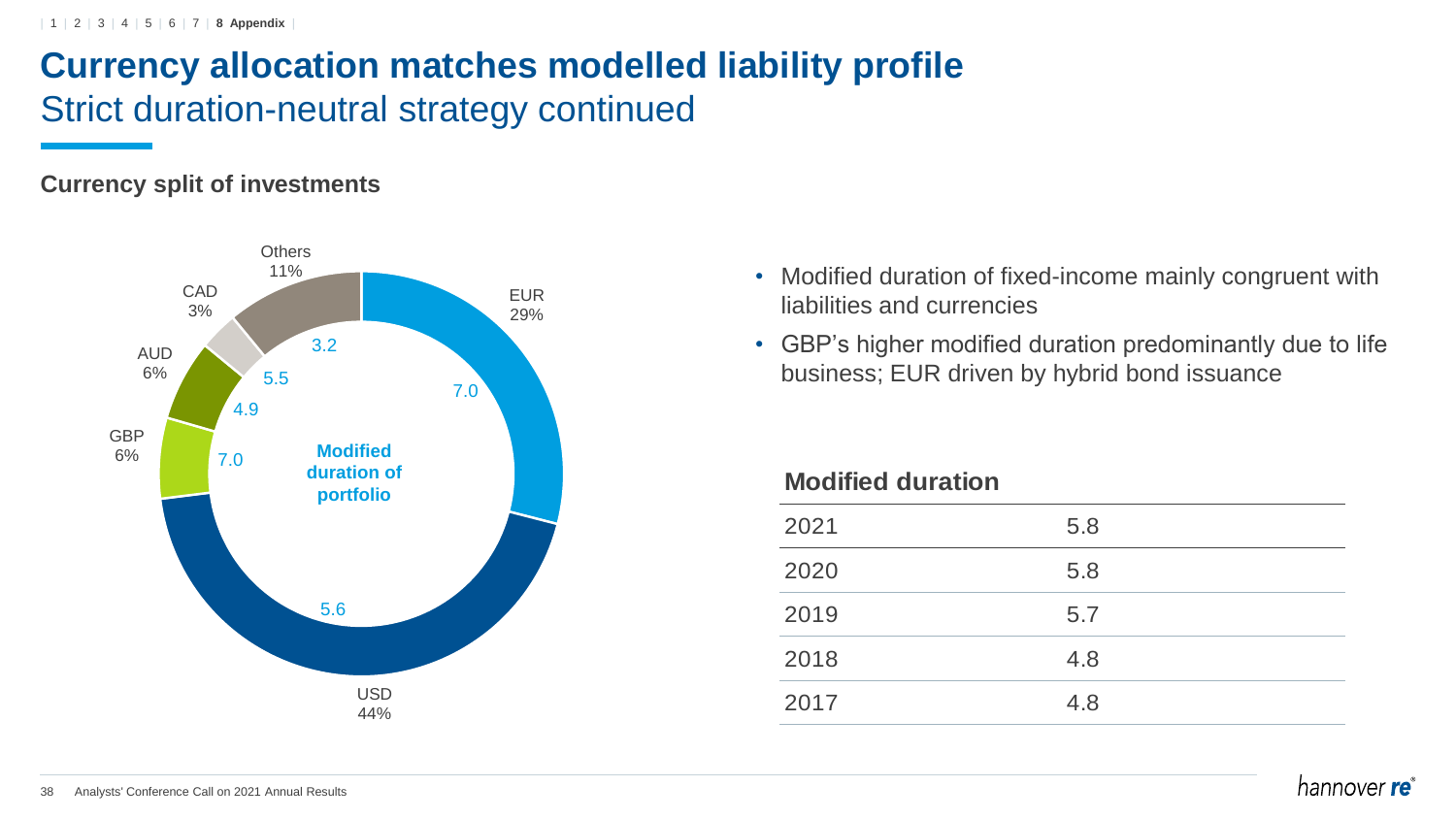#### **IR calendar**